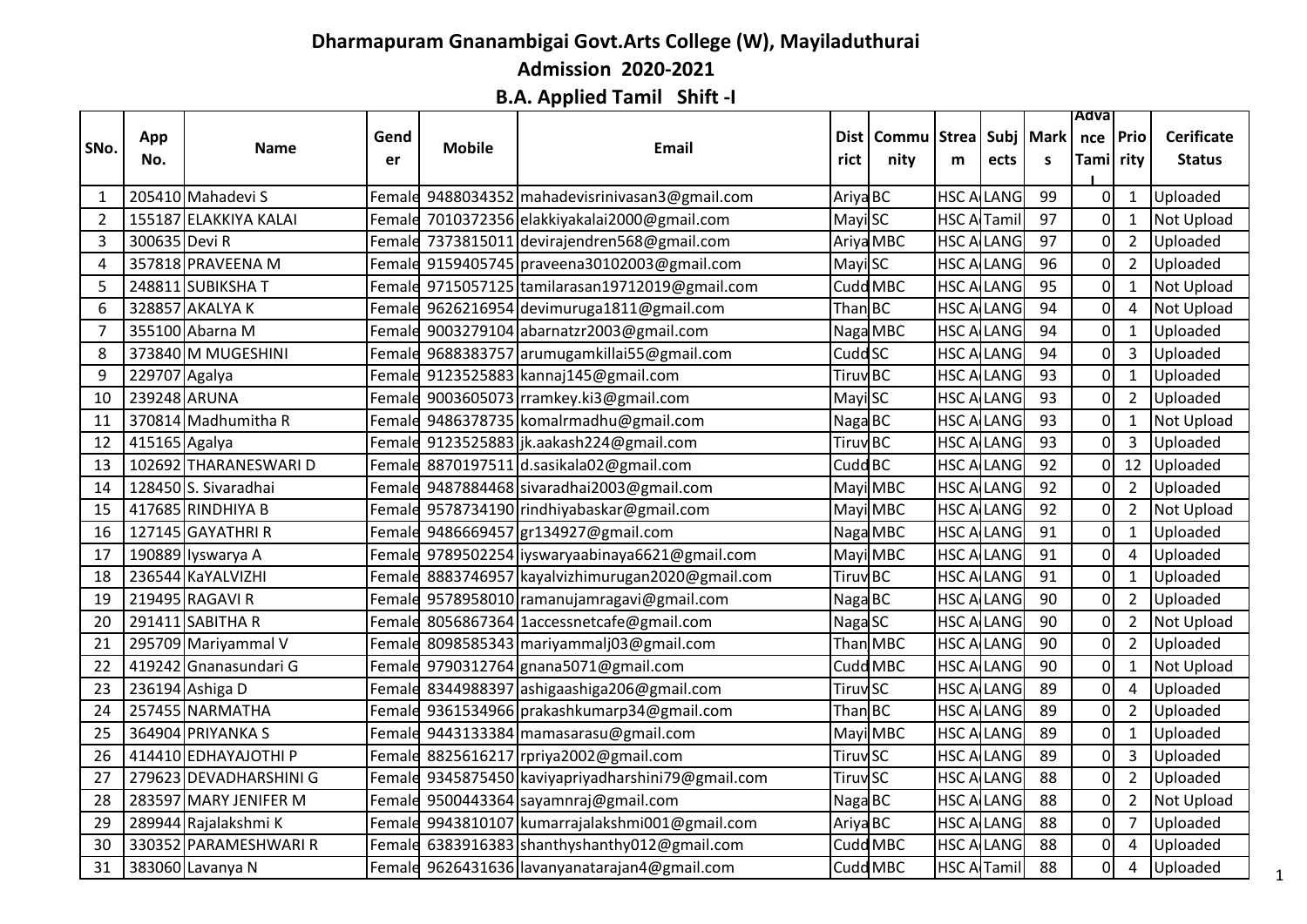|      |                |                         |            |               |                                                                    |                            |                      |                   |                    |                  | Adva             |                |                                    |
|------|----------------|-------------------------|------------|---------------|--------------------------------------------------------------------|----------------------------|----------------------|-------------------|--------------------|------------------|------------------|----------------|------------------------------------|
| SNo. | App<br>No.     | Name                    | Gend<br>er | <b>Mobile</b> | <b>Email</b>                                                       | Dist l<br>rict             | <b>Commu</b><br>nity | <b>Strea</b><br>m | ects               | Subj   Mark<br>S | nce<br>Tami rity | Prio           | <b>Cerificate</b><br><b>Status</b> |
| 32   |                | 397857 MOHANA S         |            |               | Femald 9047610366 MOHANASIVAKUMAR2020@GMAIL.COM                    |                            | Vilup MBC            | HSC A             | <b>LANG</b>        | 88               | 0                | $\overline{2}$ | Uploaded                           |
| 33   |                | 423970 SUWETHA E        |            |               | Female 7094436529 cthamizhanban94@gmail.com                        | Mayi SC                    |                      |                   | <b>HSC ALLANG</b>  | 88               | 0                | $\overline{2}$ | Uploaded                           |
| 34   |                | 262593 Abinaya S        |            |               | Female 9965740727 teachkalai@gmail.com                             | Mayi SC                    |                      |                   | <b>HSC ALLANG</b>  | 87               | 0                | $\mathbf{1}$   | <b>Not Upload</b>                  |
| 35   | 273562 Usha    |                         |            |               | Female 9080754243 mightycoolhotraj@gmail.com                       |                            | Naga MBC             |                   | <b>HSC ALLANG</b>  | 87               | 0                | 1              | Uploaded                           |
| 36   |                | 284140 ANITHA J         |            |               | Female 8925057033 sathishsaro454@gmail.com                         | Mayi SC                    |                      | HSC A             | <b>LANG</b>        | 87               | 0                | $\mathbf{1}$   | <b>Not Upload</b>                  |
| 37   |                | 306527 Prarthana M      |            |               | Femald 9344158102   prarthanamuruganantham2003@gmail.com   Naga BC |                            |                      |                   | <b>HSC ALLANG</b>  | 87               | 0                | 1              | Not Upload                         |
| 38   | 330947 Akila D |                         |            |               | Femald 8220727528 aarthi.dharmalingam99@gmail.com                  |                            | Mayi MBC             |                   | <b>HSC ALLANG</b>  | 87               | 0                | $\mathbf{1}$   | Uploaded                           |
| 39   |                | 354093 SNEKA K          |            |               | Female 6383115405 snehakaalan2002@gmail.com                        | Mayi SC                    |                      |                   | <b>HSC ALLANG</b>  | 87               | 0                | $\mathbf{1}$   | Uploaded                           |
| 40   |                | 386466 Ajithra R        |            |               | Female 8056843827 rajithra2409@gmail.com                           |                            | Mayi MBC             |                   | <b>HSC ALLANG</b>  | 87               | 0                | 1              | Uploaded                           |
| 41   |                | 403514 ABINAYA M        |            |               | Female 9994993892 abinayam913@gmail.com                            |                            | Cudd MBC             |                   | <b>HSC ALLANG</b>  | 87               | 0                | $\overline{2}$ | Uploaded                           |
| 42   |                | 286823 SIVASANKARI P    |            |               | Female 9788786383 SIVASANKARIP04@GMAIL.COM                         | Ariya <sub>SC</sub>        |                      |                   | <b>HSC ALLANG</b>  | 86               | 0                | $\overline{2}$ | Uploaded                           |
| 43   |                | 294149 SARVINI P        |            |               | Female 9585457088 driyazpasupathy1210@gmail.com                    | Cudd BC                    |                      |                   | <b>HSC ALLANG</b>  | 86               | 0                | 3              | Uploaded                           |
| 44   |                | 324173 JAYALAKSHMIR     |            |               | Female 9363144521 manikandanraghu1997@gmail.com                    |                            | Mayi MBC             |                   | <b>HSC ALLANG</b>  | 86               | 0                | $\overline{2}$ | <b>Not Upload</b>                  |
| 45   |                | 388568 Sivaranjani R    |            |               | Female 9788571862 sivaranjanirama14@gmail.com                      | <b>Tiruv</b> <sub>SC</sub> |                      |                   | <b>HSC ALLANG</b>  | 86               | 0                | $\overline{4}$ | Uploaded                           |
| 46   |                | 117414 K KALAIVANI      |            |               | Female 7358233352 abinayasugantharajan@gmail.com                   | Mayi BC                    |                      | HSC A             | LANG               | 85               | 0                | 3              | Uploaded                           |
| 47   |                | 240131 Rajakumari R     |            |               | Female 8098513048 ragulrajkumar7@gmail.com                         | Mayi SC                    |                      |                   | <b>HSC ALLANG</b>  | 85               | 0                | 4              | Uploaded                           |
| 48   |                | 240364 PREETHI          |            |               | Female 9788829729 jayaprakash2478@gmail.com                        |                            | Mayi MBC             |                   | <b>HSC ALLANG</b>  | 85               | 0                | $\mathbf{1}$   | Not Upload                         |
| 49   |                | 299162 S.saranya        |            |               | Female 6385754725 suganya30799@gmail.com                           |                            | Mayi MBC             |                   | <b>HSC A Tamil</b> | 85               | 0                | 1              | Uploaded                           |
| 50   |                | 329573 SHANMUGAVALLI S  |            |               | Femald 9361237750 selvarani48438@gmail.com                         |                            | Cudd MBC             |                   | <b>HSC ALLANG</b>  | 85               | 0                | $\overline{2}$ | Uploaded                           |
| 51   |                | 334170 ATCHAYA G        |            |               | Female 7358267798 atchayasanthi257@gmail.com                       | Mayi BC                    |                      | HSC A             | LANG               | 85               | Ω                | 3              | <b>Not Upload</b>                  |
| 52   |                | 394312 Sumithradevi K   | Femald     |               | 9159470941 sumithradevikaliyappan2020@gmail.com                    | Cudd <sub>SC</sub>         |                      |                   | <b>HSC ALLANG</b>  | 85               | 0                | 3              | Uploaded                           |
| 53   |                | 184133 BARATHIPRIYA R   | Female     |               | 9384130887 sathyasabitha447@gmail.com                              |                            | Mayi MBC             | HSC A             | LANG               | 84               | 0                | 4              | Uploaded                           |
| 54   |                | 315661 NARMATHA         | Female     |               | 8870055249 narmatha2003a@gmail.com                                 |                            | Mayi MBC             |                   | <b>HSC ALLANG</b>  | 84               | 0                | $\mathbf{1}$   | Uploaded                           |
| 55   |                | 303879 Abina.m          |            |               | Female 6374757455 abikamayavan@gmail.com                           | Cudd SC                    |                      | HSC A             | Tamil              | 83               | 0                | $\overline{2}$ | Uploaded                           |
| 56   |                | 357827 PRATHEEBA M      |            |               | Female 6381582593 yogeshwaran123civil@gmail.com                    | Mayi SC                    |                      | HSC A             | <b>LANG</b>        | 83               | 0                | $\mathbf{1}$   | Uploaded                           |
| 57   |                | 380122 SUSHMITHASEN T   | Female     |               | 9995947562 tsushmithasen.2020@gmail.com                            | <b>Tiruv</b> SC            |                      |                   | <b>HSC ALLANG</b>  | 83               | 0                | 1              | Uploaded                           |
| 58   |                | 386007 Pradeepa K       |            |               | Female 7339044481 pradeepakumar486@gmail.com                       | Mayi SC                    |                      |                   | <b>HSC ALLANG</b>  | 83               | 0                | $\mathbf{1}$   | Uploaded                           |
| 59   |                | 394592 Monisha K        |            |               | Female 9843262285 sugunakcsdm18@gmail.com                          |                            | Cudd MBC             | <b>HSC ALLANG</b> |                    | 83               |                  |                | 0 1 Uploaded                       |
| 60   |                | 400200 ABIMANI A        |            |               | Female 7358912297 abimaniarikirushnan@gmail.com                    | Mayi SC                    |                      |                   | <b>HSC ALLANG</b>  | 83               | 0                | $\overline{2}$ | Uploaded                           |
| 61   |                | 237120 PRIYADHARSHINI M |            |               | Female 9047146981 priyama2823@gmail.com                            | Mayi BC                    |                      |                   | <b>HSC ALLANG</b>  | 82               | 0                | $\mathbf{3}$   | Not Upload                         |
| 62   |                | 238052 Akalya A         |            |               | Femald 6384539048 akalyaanand306@gmail.com                         | <b>Tiruv<sub>SC</sub></b>  |                      |                   | <b>HSC ALLANG</b>  | 82               | 0                | $\mathbf{1}$   | Uploaded                           |
| 63   |                | 257999 A.Bharatha Priya |            |               | Female 9994720563 bharathapriya22@gmail.com                        | Tiruv <sub>BC</sub>        |                      |                   | <b>HSC ALLANG</b>  | 82               | 0                | 3              | Uploaded                           |
| 64   |                | 258603 AKILA A          |            |               | Female 9943914263 akilaanbu2003@gmail.com                          |                            | Mayi MBC             |                   | <b>HSC ALLANG</b>  | 82               | 0                | $\mathsf{3}$   | Uploaded                           |
| 65   |                | 270020 Abinaya R        |            |               | Femald 9842998741 abinayaravi227@gmail.com                         |                            | <b>Tiruv</b> MBC     |                   | <b>HSC ALLANG</b>  | 82               | 0                | $\overline{2}$ | Uploaded                           |
| 66   |                | 271627 MAHASAKTHI J     |            |               | Female 9976889063 mahasakthij 2003@gmail.com                       | Cudd <sub>SC</sub>         |                      | <b>HSC ALLANG</b> |                    | 82               | οI               | $\mathbf{3}$   | Not Upload                         |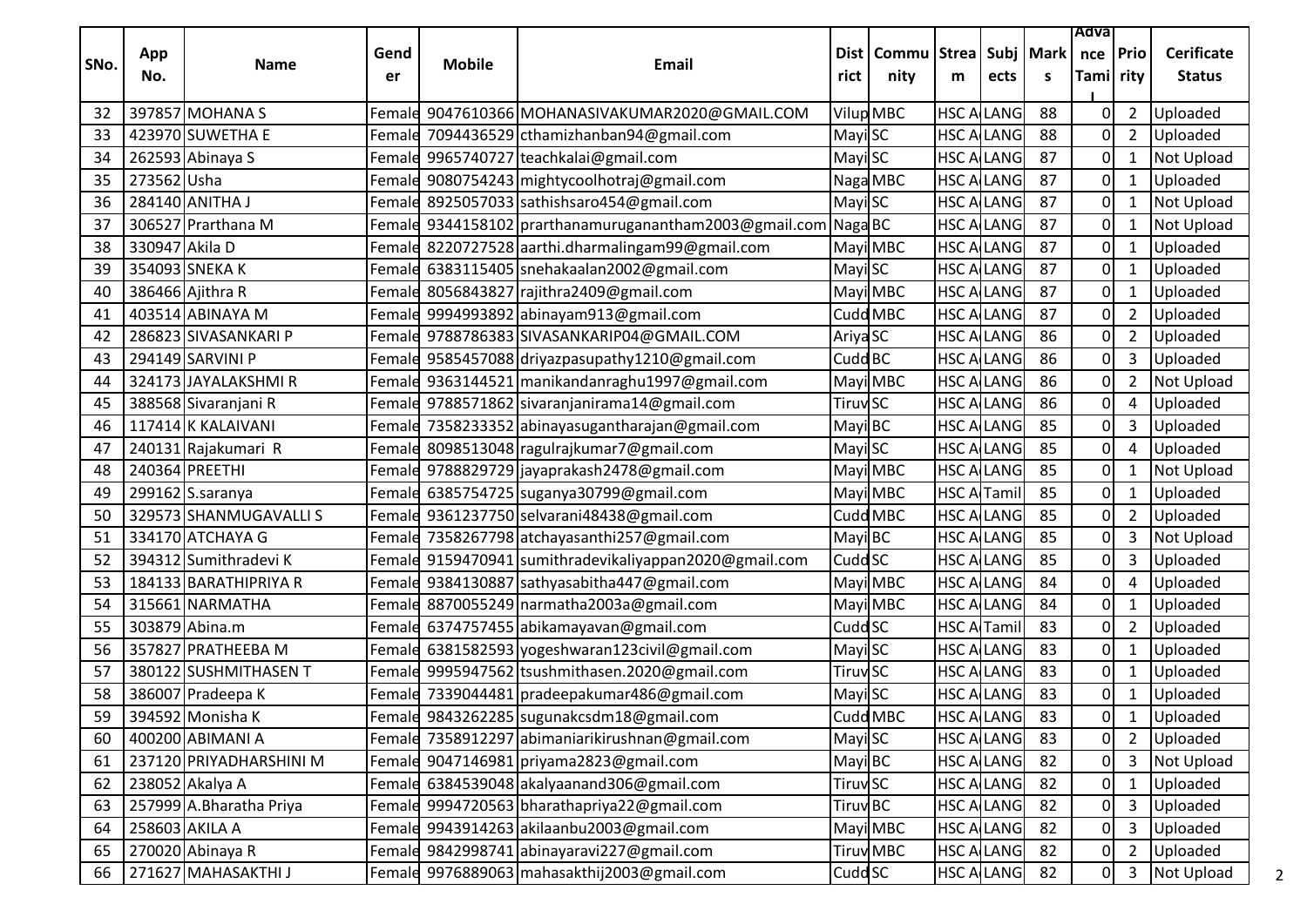|      |               |                         |            |               |                                                   |                            |                      |                               |                   |                  | Adva             |                |                                    |
|------|---------------|-------------------------|------------|---------------|---------------------------------------------------|----------------------------|----------------------|-------------------------------|-------------------|------------------|------------------|----------------|------------------------------------|
| SNo. | App<br>No.    | Name                    | Gend<br>er | <b>Mobile</b> | Email                                             | Dist l<br>rict             | <b>Commu</b><br>nity | <b>Strea</b><br>m             | ects              | Subj   Mark<br>S | nce<br>Tami rity | <b>Prio</b>    | <b>Cerificate</b><br><b>Status</b> |
| 67   |               | 309828 G.deepika        | Female     |               | 7339380491 sanjeevis052@gmail.com                 | Cudd SC                    |                      |                               | <b>HSC ALLANG</b> | 82               | 0                | 3              | Uploaded                           |
| 68   |               | 322365 PRIYADHARSHINI R |            |               | Female 9500551961 ramesh.sathesh1978@gmail.com    | Cudd <sub>SC</sub>         |                      |                               | <b>HSC ALLANG</b> | 82               | 0                | $\mathbf{1}$   | Uploaded                           |
| 69   | 326421 Kaviya |                         |            |               | Female 9791903814 rajeshramalingam08@gmail.com    |                            | Naga MBC             |                               | <b>HSC ALLANG</b> | 82               | 0                | $\mathbf{1}$   | Uploaded                           |
| 70   |               | 351947 DAISYRANI M      |            |               | Female 9443397438 michael 1041969@gmail.com       | Mayi BC                    |                      |                               | <b>HSC ALLANG</b> | 82               | 0                | 1              | Uploaded                           |
| 71   |               | 359516 ABIRAMI K        |            |               | Female 9751540487 abik212004@gmail.com            | Cudd <sub>SC</sub>         |                      | HSC A                         | <b>LANG</b>       | 82               | 0                | $\mathbf{1}$   | Not Upload                         |
| 72   |               | 376491 Abirami          |            |               | Female 6369750920 akilan270696@gmail.com          | <b>Tiruv SC</b>            |                      |                               | <b>HSC ALLANG</b> | 82               | 0                | $\mathbf{1}$   | Uploaded                           |
| 73   |               | 404890 JOYHIKA          |            |               | Female 9790346968 muthumozhikanchi@gmail.com      | Than SC                    |                      |                               | <b>HSC ALLANG</b> | 82               | 0                | 3              | Uploaded                           |
| 74   |               | 412318 DELPHIN MARY V   |            |               | Female 9003369294 epcienoch@gmail.com             | Mayi BC                    |                      |                               | <b>HSC ALLANG</b> | 82               | 0                | $\mathbf{1}$   | <b>Not Upload</b>                  |
| 75   |               | 111290 KRISHNAPRIYA S   | Female     |               | 8608262596 karthi1634@gmail.com                   |                            | Cudd MBC             |                               | <b>HSC ALLANG</b> | 81               | 0                | 1              | Uploaded                           |
| 76   |               | 155526 Karthika.a       |            |               | Female 9942628619 arivazhakankarthika@gamil.com   | Naga BC                    |                      |                               | <b>HSC ALLANG</b> | 81               | 0                | $\mathbf{1}$   | <b>Not Upload</b>                  |
| 77   |               | 159073 Kanimozhi K      |            |               | Female 8946063415 mozhi6532@gmail.com             | <b>Tiruv</b> <sub>SC</sub> |                      |                               | <b>HSC ALLANG</b> | 81               | 0                | 1              | Uploaded                           |
| 78   |               | 233970 Suvitha B        |            |               | Female 7603876501 suvitha374@gmail.com            |                            | Ariya MBC            | HSC A                         | LANG              | 81               | 0                | $\mathbf{1}$   | Uploaded                           |
| 79   |               | 281245 YOGASRIS         |            |               | Female 6382587159 yogasrikomal@gmail.com          | Mayi SC                    |                      |                               | <b>HSC ALLANG</b> | 81               | 0                | 3              | Uploaded                           |
| 80   |               | 310034 PAVITHA P        |            |               | Female 7639938019 pavithavaranam2003@gmail.com    | Mayi SC                    |                      |                               | <b>HSC ALLANG</b> | 81               | 0                | 1              | Not Upload                         |
| 81   |               | 316775 VARSHA S         |            |               | Female 9003780171 mathan560m@gmail.com            |                            | Ariya MBC            |                               | <b>HSC ALLANG</b> | 81               | 0                | $\mathbf{1}$   | Uploaded                           |
| 82   |               | 337487 V.sivagami       |            |               | Female 6385253670 vsivagami70@gmail.com99         | Chen SC                    |                      |                               | <b>HSC ALLANG</b> | 81               | 0                | 1              | Not Upload                         |
| 83   |               | 378620 VINOTHINI        |            |               | Female 9677465868 vinothini14102003@gmail.com     | <b>Tiruv<sub>SC</sub></b>  |                      |                               | <b>HSC ALLANG</b> | 81               | 0                | $\overline{2}$ | Uploaded                           |
| 84   |               | 380305 G.sandhiya       |            |               | Female 9095243357 gopi93g@gmail.com               |                            | Mayi MBC             |                               | <b>HSC ALLANG</b> | 81               | 0                | $\mathbf{1}$   | <b>Not Upload</b>                  |
| 85   |               | 414126 KAMALI T         |            |               | Female 9943219042 kamalitk363@gmail.com           |                            | Kalla MBC            |                               | <b>HSC ALLANG</b> | 81               | 0                | 5              | Uploaded                           |
| 86   |               | 228603 Arivazhaki B     |            |               | Female 8524978534 barivazhaki2019@gmail.com       |                            | Mayi DNC             | HSC A                         | <b>LANG</b>       | 80               | 0                | $\overline{2}$ | Uploaded                           |
| 87   |               | 268048 SANTHIYA C       |            |               | Female 9345217618 murali4485@gmail.com            | Mayi SC                    |                      | HSC A                         | <b>Tamil</b>      | 80               | 0                | 1              | Uploaded                           |
| 88   |               | 268699 Santhiya C       | Female     |               | 7639299257 kaniimthebest@gmail.com                | Naga SC                    |                      | HSC A                         | LANG              | 80               | 0                | $\overline{2}$ | <b>Not Upload</b>                  |
| 89   |               | 271615 Selvanayagi R    |            |               | Female 9003873510 sundariselvi04@gmail.com        |                            | Naga MBC             |                               | <b>HSC ALLANG</b> | 80               | 0                | $\mathbf{1}$   | Not Upload                         |
| 90   |               | 318550 MATHUMITHA M     | Female     |               | 9488603756 mathuvjkrish@gmail.com                 | Mayi SC                    |                      |                               | <b>HSC ALLANG</b> | 80               | 0                | 5              | Uploaded                           |
| 91   | 327886 Aarthi |                         |            |               | Female 8682098537 sdtdharmadurai@gmail.com        | Mayi SC                    |                      | HSC A                         | LANG              | 80               | 0                | 3              | Uploaded                           |
| 92   |               | 393102 Pavithra         | Female     |               | 7708279581 jaipavithra1@gmail.com                 |                            | Mayi MBC             |                               | <b>HSC ALLANG</b> | 80               | 0                | $\overline{4}$ | Uploaded                           |
| 93   |               | 416587 KATHIJA          |            |               | Female 6382234395 kathija2003v@gmail.com          | Mayi SC                    |                      |                               | <b>HSC ALLANG</b> | 80               | 0                | 3              | Uploaded                           |
| 94   |               | 423157 Nithiyasri.r     |            |               | Female 8344151275 nithiyasrir7@gmail.com          |                            | Mayi MBC             | <b>HSC V<sub>I</sub>Tamil</b> |                   | 80               | 0                |                | 5 Uploaded                         |
| 95   |               | 121643 ARTHI A          |            |               | Female 9150786861 varatharajan108@gmail.com       |                            | <b>Tiruv</b> MBC     |                               | <b>HSC ALLANG</b> | 79               | 0                | $\overline{2}$ | Uploaded                           |
| 96   |               | 202616 Nivetha A        |            |               | Female 9791455884 prabaraj25@gmail.com            | <b>Cudd SC</b>             |                      |                               | <b>HSC ALLANG</b> | 79               | 0                | $\mathbf{3}$   | Uploaded                           |
| 97   |               | 220729 ISHWARYA S       |            |               | Female 9942292328 iswaryasethuram204@gmail.com    |                            | <b>Tiruv</b> MBC     |                               | <b>HSC ALLANG</b> | 79               | 0                | $\mathbf{1}$   | Not Upload                         |
| 98   |               | 223919 Priyanka         |            |               | Female 9655330797 priyankaeducation2004@gmail.com | Naga SC                    |                      |                               | <b>HSC ALLANG</b> | 79               | 0                | $\overline{2}$ | Uploaded                           |
| 99   |               | 272250 NALINI K         |            |               | Female 8939277239 k.nalinikomal@gmail.com         | Mayi BC                    |                      |                               | <b>HSC ALLANG</b> | 79               | 0                | $\mathsf{3}$   | Not Upload                         |
| 100  |               | 299458 Pavithra P       | Female     |               | 8667427287 Vidhya681992@gmail.com                 | Cudd BC                    |                      |                               | <b>HSC ALLANG</b> | 79               | 0                | 5              | Uploaded                           |
| 101  |               | 324462 MAHALAKSHMIT     |            |               | Female 7339605236 abhinayapremkumaran@gmail.com   |                            | Cudd MBC             |                               | <b>HSC ALLANG</b> | 79               | οI               | $\overline{2}$ | Uploaded                           |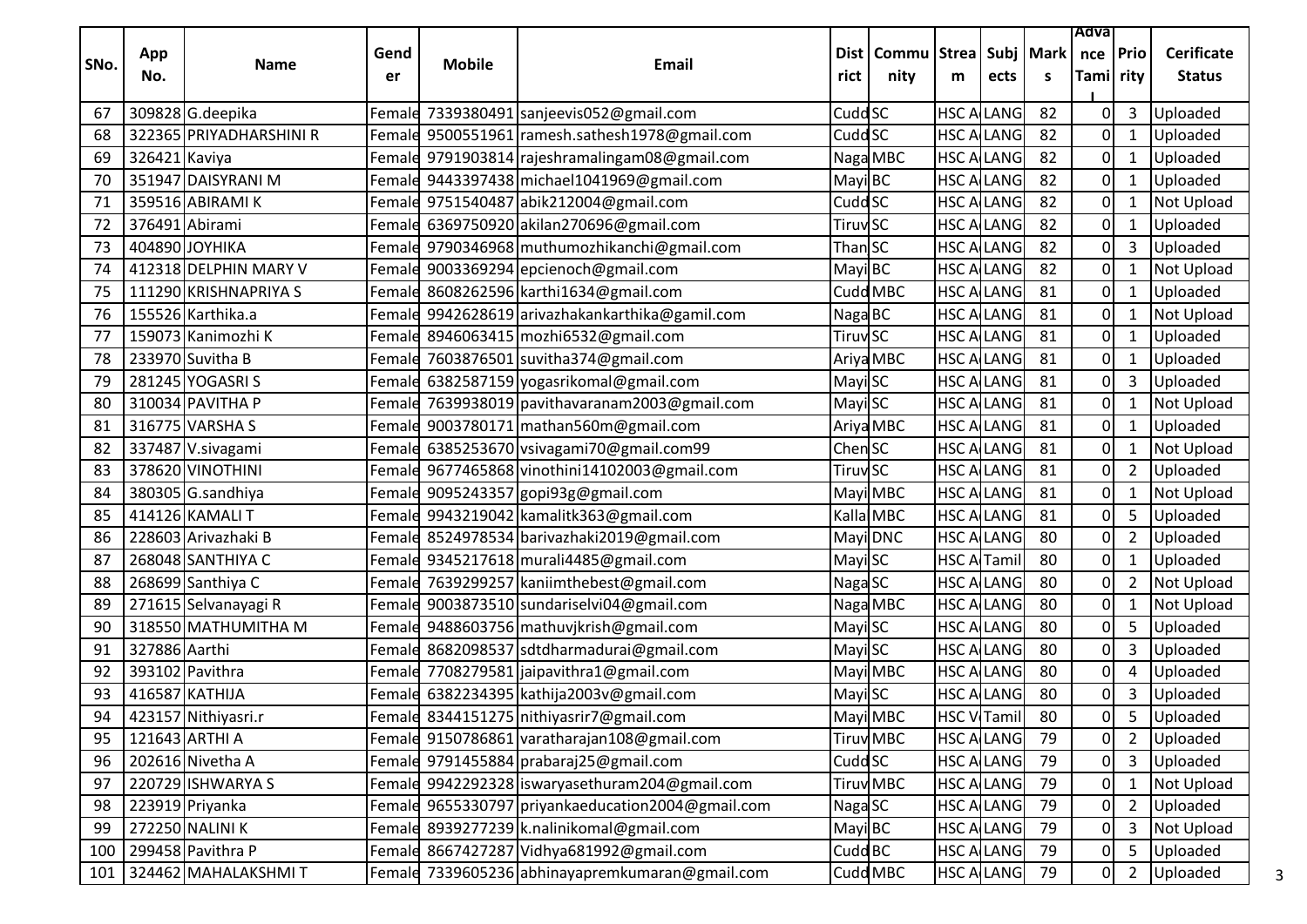|      |                |                           |        |               |                                                   |                     |                                                 |                    |                   |      | Adva             |                |                   |
|------|----------------|---------------------------|--------|---------------|---------------------------------------------------|---------------------|-------------------------------------------------|--------------------|-------------------|------|------------------|----------------|-------------------|
| SNo. | App            | Name                      | Gend   | <b>Mobile</b> | Email                                             |                     | Dist   Commu   Strea   Subj   Mark   nce   Prio |                    |                   |      |                  |                | <b>Cerificate</b> |
|      | No.            |                           | er     |               |                                                   | rict                | nity                                            | m                  | ects              | S.   | Tami rity        |                | <b>Status</b>     |
| 102  | 349295 ARUNA   |                           |        |               | Female 9655956802 arunaanbu2003@gmail.com         | Naga SC             |                                                 |                    | <b>HSC A LANG</b> | 79   | 0                | 3              | Not Upload        |
| 103  |                | 382638 RAMANA R           |        |               | Female 9047129367 ramanaramamoorthy5@gmail.com    |                     | Cudd MBC                                        |                    | <b>HSC A LANG</b> | 79   | $\boldsymbol{0}$ | 4              | Uploaded          |
| 104  |                | 398049 NALINI K           |        |               | Femald 8939277239 ranjithsm2003@gmail.com         | Naga BC             |                                                 |                    | <b>HSC ALLANG</b> | 79   | $\boldsymbol{0}$ | 3              | Uploaded          |
| 105  |                | 401240 Shobana N          |        |               | Female 7397397956 shobananamitha@gmail.com        | Mayi SC             |                                                 |                    | <b>HSC A LANG</b> | 79   | 0                | $\overline{2}$ | Not Upload        |
| 106  |                | 295746 VEMBARASI S        |        |               | Female 9787599202 vembarasi1702@gmail.com         | Mayi SC             |                                                 | <b>HSC A Tamil</b> |                   | 78.5 | 0                | $\overline{2}$ | Uploaded          |
| 107  |                | 279461 Agashtiya R        |        |               | Female 9943668075 agasthiyar48@gmail.com          |                     | Mayi MBC                                        |                    | <b>HSC V LANG</b> | 78   | 0                | 1              | Not Upload        |
| 108  | 287743 E Suji  |                           | Female |               | 7904303787 thamizhsachin2000@gmail.com            | Cudd <sub>SC</sub>  |                                                 |                    | <b>HSC A LANG</b> | 78   | $\mathbf 0$      | 3              | Uploaded          |
| 109  |                | 300879 C.UKAMATHI         |        |               | Female 8526837545 uka200403@gmail.com             | <b>DindiSC</b>      |                                                 |                    | <b>HSC A LANG</b> | 78   | $\boldsymbol{0}$ | 4              | Not Upload        |
| 110  |                | 401708 Thangakalyani      |        |               | Female 8675697747 thangam.prithi2003@gmail.com    |                     | Ariya MBC                                       |                    | <b>HSC A LANG</b> | 78   | 0                | 1              | Uploaded          |
| 111  |                | 414758 SWATHI K           |        |               | Female 9597026019 swathi.k1103@gmail.com          | Cudd SCA            |                                                 |                    | <b>HSC A LANG</b> | 78   | 0                | $\mathbf{1}$   | Uploaded          |
| 112  |                | 115187 Keerthana.k        | Female |               | 6382686604 kuttykeerthi973@gmail.com              | Naga BC             |                                                 | <b>HSC A Tamil</b> |                   | 77   | 0                | 1              | Not Upload        |
| 113  |                | 255651 NISHANTHINI K B    |        |               | Female 9787116610 nandhinikaruppaiya3@gmail.com   | Naga BC             |                                                 | <b>HSC ALLANG</b>  |                   | 77   | $\mathbf 0$      | $\mathbf{1}$   | Not Upload        |
| 114  |                | 259208 Gowsalya B         |        |               | Female 9360745153 bgowsalya2003@gmail.com         | Mayi BC             |                                                 |                    | <b>HSC ALLANG</b> | 77   | 0                | 1              | Uploaded          |
| 115  |                | 279662 Pavithra M         |        |               | Femald 8270931542   pavithramarkx0212@gmail.com   | Tiruv BC            |                                                 |                    | <b>HSC A LANG</b> | 77   | 0                | 2              | Not Upload        |
| 116  |                | 287020 SRIVIDHYA G        |        |               | Female 8525093074 srividhya2003@gmail.com         | Than SC             |                                                 |                    | <b>HSC A LANG</b> | 77   | 0                | 3              | Uploaded          |
| 117  |                | 290991 M.MADHUMATHI       |        |               | Female 9789082779 vengatesh26engineer@gmail.com   | Cudd <sub>BC</sub>  |                                                 |                    | <b>HSC A LANG</b> | 77   | 0                | 1              | Uploaded          |
| 118  |                | 299402 PARVEENA P         | Female |               | 9500055299   indirakumar.s@gmail.com              |                     | Ariya MBC                                       |                    | <b>HSC A LANG</b> | 77   | 0                | $\mathbf{1}$   | Uploaded          |
| 119  |                | 303721 THAMARAI M         |        |               | Female 9047192136 thamarai2002@gmail.com          | Mayi SC             |                                                 |                    | <b>HSC A LANG</b> | 77   | 0                | $\mathbf{1}$   | <b>Not Upload</b> |
| 120  |                | 314184 MADHAVI P          | Female |               | 8220961275 durga.karthidk1984@gmail.com           |                     | <b>Tiruv</b> MBC                                |                    | <b>HSC A LANG</b> | 77   | 0                | 3              | Uploaded          |
| 121  |                | 330799 LAVANYA            |        |               | Female 8523903745 rklavanya2003@gmail.com         | Mayi SC             |                                                 |                    | <b>HSC ALLANG</b> | 77   | 0                | $\mathbf{1}$   | <b>Not Upload</b> |
| 122  |                | 351395 Keerthana          |        |               | Female 9655259970 srikanthmariyappan930@gmail.com | Tiruv <sup>BC</sup> |                                                 |                    | <b>HSC ALLANG</b> | 77   | 0                | 3              | Not Upload        |
| 123  |                | 211686 Subayini           |        |               | Female 6379356495 surveyorraj2020@gmail.com       |                     | Mayi MBC                                        |                    | <b>HSC A LANG</b> | 76   | $\mathbf 0$      | $\overline{2}$ | Uploaded          |
| 124  |                | 251646 Aberame G K        |        |               | Female 7695976940 ganeshkumar78972@gmail.com      | Mayi BC             |                                                 |                    | <b>HSC ALLANG</b> | 76   | 0                | $\mathbf{1}$   | Not Upload        |
| 125  |                | 253767 Sneha V            |        |               | Female 7639072304 vsnehakomal@gmail.com           | Mayi SC             |                                                 | <b>HSC ALLANG</b>  |                   | 76   | 0                | $\mathbf{1}$   | Not Upload        |
| 126  |                | 262123 Sujitha R          |        |               | Femald 6381842936 srdhinakaran17@gmail.com        |                     | Tiruv MBC                                       |                    | <b>HSC A LANG</b> | 76   | 0                | 1              | <b>Not Upload</b> |
| 127  | 281181 Aarthi  |                           |        |               | Female 8012091237 dhivyajasm@gmail.com            |                     | Than MBC                                        |                    | <b>HSC ALLANG</b> | 76   | 0                | 2              | <b>Not Upload</b> |
| 128  | 375030 Nisha K |                           |        |               | Female 9842904597 nishakk0209@gmail.com           | Cudd <sub>SC</sub>  |                                                 |                    | <b>HSC A LANG</b> | 76   | 0                | $2^{\circ}$    | Not Upload        |
|      |                | 129 380289 K. Karthika    |        |               | Female 8489898153 karthikakalyan220@gmail.com     | Naga <sub>SC</sub>  |                                                 |                    | HSC ALLANG        | 76   | $\mathbf 0$      |                | 2 Not Upload      |
|      |                | 130 418031 SATHIYAPRIYA S |        |               | Femald 9159883849 sathiyapriyas062003@gmail.com   | SalenSCA            |                                                 |                    | <b>HSC ALLANG</b> | 76   | $\mathbf 0$      | $\overline{2}$ | Uploaded          |
|      |                | 131 419918 Selvarani.s    |        |               | Female 7397560582 selvakumarkutty99@gmail.com     | Cudd <sub>SC</sub>  |                                                 |                    | <b>HSC VILANG</b> | 76   | 0                | 3              | Not Upload        |
|      |                | 132 422065 MAYILARASI S   |        |               | Female 7092532129 ssmayilarasi@gmail.com          |                     | Kalla MBC                                       |                    | <b>HSC ALLANG</b> | 76   | 0                | 4              | Uploaded          |
|      |                | 133   124768 VAISHNAVI M  |        |               | Female 9361281862 mvaishnavi27122002@gmail.com    |                     | Tiruv MBC                                       |                    | <b>HSC ALLANG</b> | 75   | $\mathbf 0$      | $\overline{2}$ | Uploaded          |
| 134  |                | 195778 SUVITHA M          |        |               | Female 9345194430 sathyalogu46@gmail.com          | Naga SC             |                                                 |                    | <b>HSC ALLANG</b> | 75   | $\mathbf 0$      | $\overline{2}$ | Not Upload        |
| 135  | 216900 Dhivya  |                           | Female |               | 8508886285 dhivyaazhagu5@gmail.com                |                     | Ariya MBC                                       |                    | <b>HSC ALLANG</b> | 75   | $\pmb{0}$        | $\mathbf{1}$   | Uploaded          |
|      |                | 136 229040 DEEPIKA R      |        |               | Femald 6384355316 rdeepi2003@gmail.com            | Mayi SC             |                                                 |                    | <b>HSC ALANG</b>  | 75   | 0                | 3              | Uploaded          |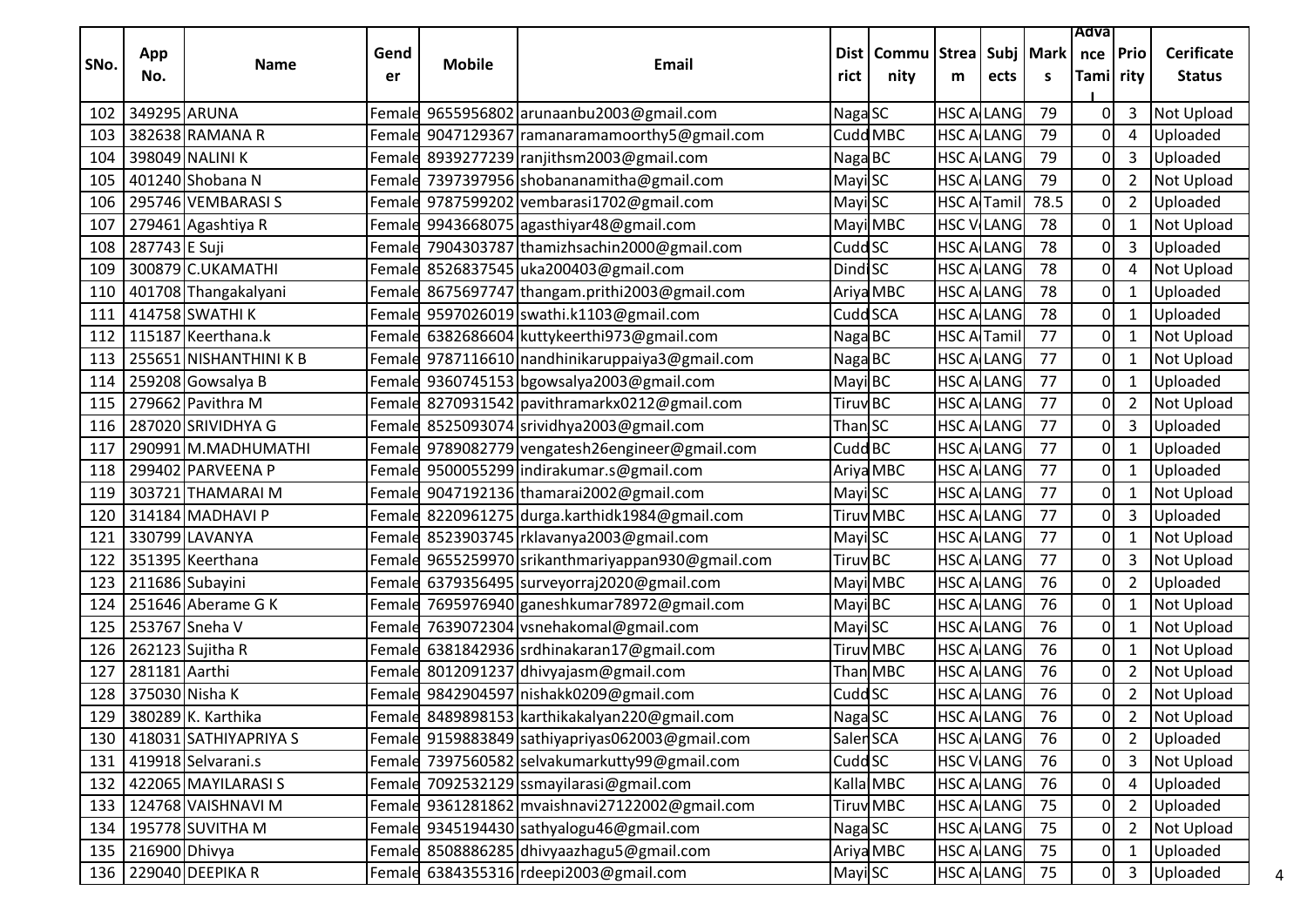|      |                       |                          |        |               |                                                       |                            |          |                    |                    |             | Adva      |                |                   |
|------|-----------------------|--------------------------|--------|---------------|-------------------------------------------------------|----------------------------|----------|--------------------|--------------------|-------------|-----------|----------------|-------------------|
| SNo. | App                   | <b>Name</b>              | Gend   | <b>Mobile</b> | Email                                                 | Dist                       | Commu    | <b>Strea</b>       |                    | Subj   Mark | nce       | Prio           | <b>Cerificate</b> |
|      | No.                   |                          | er     |               |                                                       | rict                       | nity     | m                  | ects               | S           | Tami rity |                | <b>Status</b>     |
| 137  |                       | 234675 Sindhu P          | Female |               | 8903424279 sinthusinthu42133@gmail.com                |                            | Mayi MBC | HSC A              | LANG               | 75          | 0         | 1              | <b>Not Upload</b> |
| 138  |                       | 247623 MATHUMITHA        |        |               | Female 9626871968 mathumitha962002@gmail.com          |                            | Naga MBC |                    | <b>HSC ALLANG</b>  | 75          | 0         | $\mathbf{1}$   | <b>Not Upload</b> |
| 139  |                       | 281429 Yogalakshmi D     | Female |               | 7824908375 yogayogad1512@gmail.com                    |                            | Mayi MBC |                    | <b>HSC ALLANG</b>  | 75          | 0         | 1              | Not Upload        |
| 140  |                       | 287257 SURUTHI R         |        |               | Femald 9843556903 suruthir0510@gmail.com              | Mayi SC                    |          | HSC A              | <b>LANG</b>        | 75          | 0         | $\overline{2}$ | <b>Not Upload</b> |
| 141  |                       | 327511 POOJA C           | Female |               | 8489162810 udhaya9895@gmail.com                       |                            | Mayi MBC |                    | <b>HSC VILANG</b>  | 75          | 0         | 1              | Uploaded          |
| 142  |                       | 378295 Anusuya           |        |               | Female 8973052582 anusuyachinnadurai379@gmail.com     |                            | Mayi MBC |                    | <b>HSC ALLANG</b>  | 75          | 0         | 3              | Uploaded          |
| 143  | 391055 Anu S          |                          |        |               | Female 9791874268 anu10052002@gmail.com               | Cudd <sub>SC</sub>         |          |                    | <b>HSC A Tamil</b> | 75          | 0         | 4              | <b>Not Upload</b> |
| 144  |                       | 408092 SIVADHARSHINI T   |        |               | Female 8760896082   mariyappanmsc@gmail.com           |                            | Naga MBC |                    | <b>HSC ALLANG</b>  | 75          | 0         | 3              | Not Upload        |
| 145  | 421398 Suvathi        |                          |        |               | Female 9345683938 vishothvishoth254@gmail.com         |                            | Mayi MBC | HSC A              | LANG               | 75          | 90        | $\mathbf{1}$   | Uploaded          |
| 146  |                       | 127319 MONISHA S         | Femald |               | 8489291248 smonisha16122003@gmail.com                 |                            | Naga MBC |                    | <b>HSC ALLANG</b>  | 74          | 0         | $\overline{2}$ | Uploaded          |
| 147  |                       | 229085 NIKITHA           | Female |               | 8883227685 rrajesh100697@gmail.com                    | Naga SC                    |          |                    | <b>HSC ALLANG</b>  | 74          | 0         | $\mathbf 1$    | Uploaded          |
| 148  |                       | 233506 SAKTHIPRIYA R     |        |               | Female 7094821164 devendranrajendran43@gmail.com      |                            | Mayi MBC |                    | <b>HSC VILANG</b>  | 74          | 0         | $\mathbf{1}$   | Uploaded          |
| 149  |                       | 288431 BHAIRAVI B        |        |               | Female 9159689148 bbhairavi55@gmail.com               |                            | Mayi MBC |                    | <b>HSC ALLANG</b>  | 74          | 0         | 1              | Not Upload        |
| 150  |                       | 386465 Sugapriya R       |        |               | Femald 9943548243 sugapriyaramachandran2002@gmail.com | <b>Tiruv</b> SC            |          | HSC A              | LANG               | 74          | 0         | $\overline{2}$ | <b>Not Upload</b> |
| 151  |                       | 404546 ADHILEKSHMI M     | Female |               | 9080934812 adhilekshmi2002@gmail.com                  | Ariya <sub>SC</sub>        |          |                    | <b>HSC ALLANG</b>  | 74          | 0         | $\overline{2}$ | Uploaded          |
| 152  |                       | 408144 KURINJIMALAR P    | Female |               | 8098134494 kurinjimalarp28@gmail.com                  | Cudd <sub>SC</sub>         |          |                    | <b>HSC ALLANG</b>  | 74          | 0         | 4              | Uploaded          |
| 153  |                       | 149078 Divya. S          |        |               | Female 9962339559 rssivaefx@gmail.com                 | Than BC                    |          |                    | <b>HSC ALLANG</b>  | 73          | 0         | $\mathbf{1}$   | Not Upload        |
| 154  |                       | 153726 DHARSHIYA R       | Female |               | 6383295371 kishorrajendhiran@gmail.com                |                            | Mayi MBC |                    | <b>HSC ALLANG</b>  | 73          | 0         | $\overline{2}$ | Uploaded          |
| 155  |                       | 220866 BHUVANESWARI A    |        |               | Female 9486830715 buvianbu2002@gmail.com              |                            | Mayi MBC |                    | <b>HSC ALLANG</b>  | 73          | 0         | $\mathbf 1$    | Uploaded          |
| 156  |                       | 221789 JAYASRI J         | Female |               | 9952167900 jjayasrionline2020@gmail.com               | <b>Tiruv</b> <sub>SC</sub> |          |                    | <b>HSC ALLANG</b>  | 73          | 0         | $\overline{2}$ | Uploaded          |
| 157  |                       | 233509 SANTHIYA S        |        |               | Female 9976496325 ssanthiya2020s@gmail.com            |                            | Mayi MBC | HSC A              | LANG               | 73          | 0         | $\mathbf{1}$   | Uploaded          |
| 158  |                       | 245806 SUSHMITHa R       |        |               | Female 9942656560 sushmitharajkumar2002@gmail.com     | Mayi BC                    |          |                    | <b>HSC ALLANG</b>  | 73          | 0         | 5              | Uploaded          |
| 159  |                       | 316092 VARSHA S          |        |               | Female 9789571712 svarsha11.11.2003@gmail.com         | Mayi BC                    |          |                    | <b>HSC ALLANG</b>  | 73          | 0         | 1              | Not Upload        |
| 160  | 370472 PRIYA P        |                          |        |               | Female 8524853381 priya100403@gmail.com               | Than SC                    |          |                    | <b>HSC ALLANG</b>  | 73          | 0         | $\overline{2}$ | <b>Not Upload</b> |
| 161  |                       | 248348 KEERTHANA B       | Female |               | 9787599821 keerthanab269@gmail.com                    | MayiBC                     |          |                    | <b>HSC ALLANG</b>  | 72          | 0         | 3              | Uploaded          |
| 162  |                       | 318482 M KEERTHIKA       |        |               | Female 9629382869 dxraj0077@gmail.com                 | Naga SC                    |          | HSC A              | LANG               | 72          | O         | 6              | Uploaded          |
| 163  |                       | 359291 Rathika V         |        |               | Female 9655786590 rathikavelamurugan@gmail.com        | Mayi SC                    |          |                    | <b>HSC ALLANG</b>  | 72          | 0         | 1              | <b>Not Upload</b> |
| 164  |                       | 372773 NAVEENA N         |        |               | Female 9688431106 lathabaludvm@gmail.com              | Ariya BC                   |          |                    | <b>HSC ALLANG</b>  | 72          | O.        | $\mathbf 1$    | Not Upload        |
|      |                       | 165 377320 KAVIYA K      |        |               | Female 6384713896 kavyangayathri28@gmail.com          | Mayi SC                    |          |                    | <b>HSC ALLANG</b>  | 72          | 01        | $\mathbf{1}$   | <b>Not Upload</b> |
|      | 166   411499 Harini R |                          |        |               | Female 6384157105 hariniravi63@gmail.com              | Tiruv <sub>BC</sub>        |          |                    | <b>HSC ALLANG</b>  | 72          | 0         | 3              | Uploaded          |
| 167  |                       | 201826 ISHWARYADEVI G    |        |               | Female 9894489730 aiswaryadevige@gmail.com            | Mayi SC                    |          |                    | <b>HSC ALLANG</b>  | 71          | 0         | $\overline{2}$ | Uploaded          |
|      |                       | 168 275091 N.PRADEEPA    |        |               | Female 9751049902 tiyyappan275@gmail.com              | Cudd <sub>SC</sub>         |          | <b>HSC ALLANG</b>  |                    | 71          | 0         | $\overline{2}$ | Uploaded          |
| 169  |                       | 311895 THANUSHSRIK       |        |               | Female 9585258248 thanushsrikanthan@gmail.com         | Mayi SC                    |          |                    | <b>HSC VILANG</b>  | 71          |           | $\overline{2}$ | <b>Not Upload</b> |
| 170  |                       | 320145 Rajasubalakshmi R |        |               | Female 8098555889 rajasubalakshmiravi@gmail.com       | Mayi BC                    |          |                    | <b>HSC ALLANG</b>  | 71          | 0         | 3              | Not Upload        |
| 171  |                       | 345870 VEDHANAYAKI K     |        |               | Female 9345403935 vedhakarthik1999@gmail.com          | Naga SC                    |          | <b>HSC A</b> Tamil |                    | 71          | 0         | 3              | Uploaded          |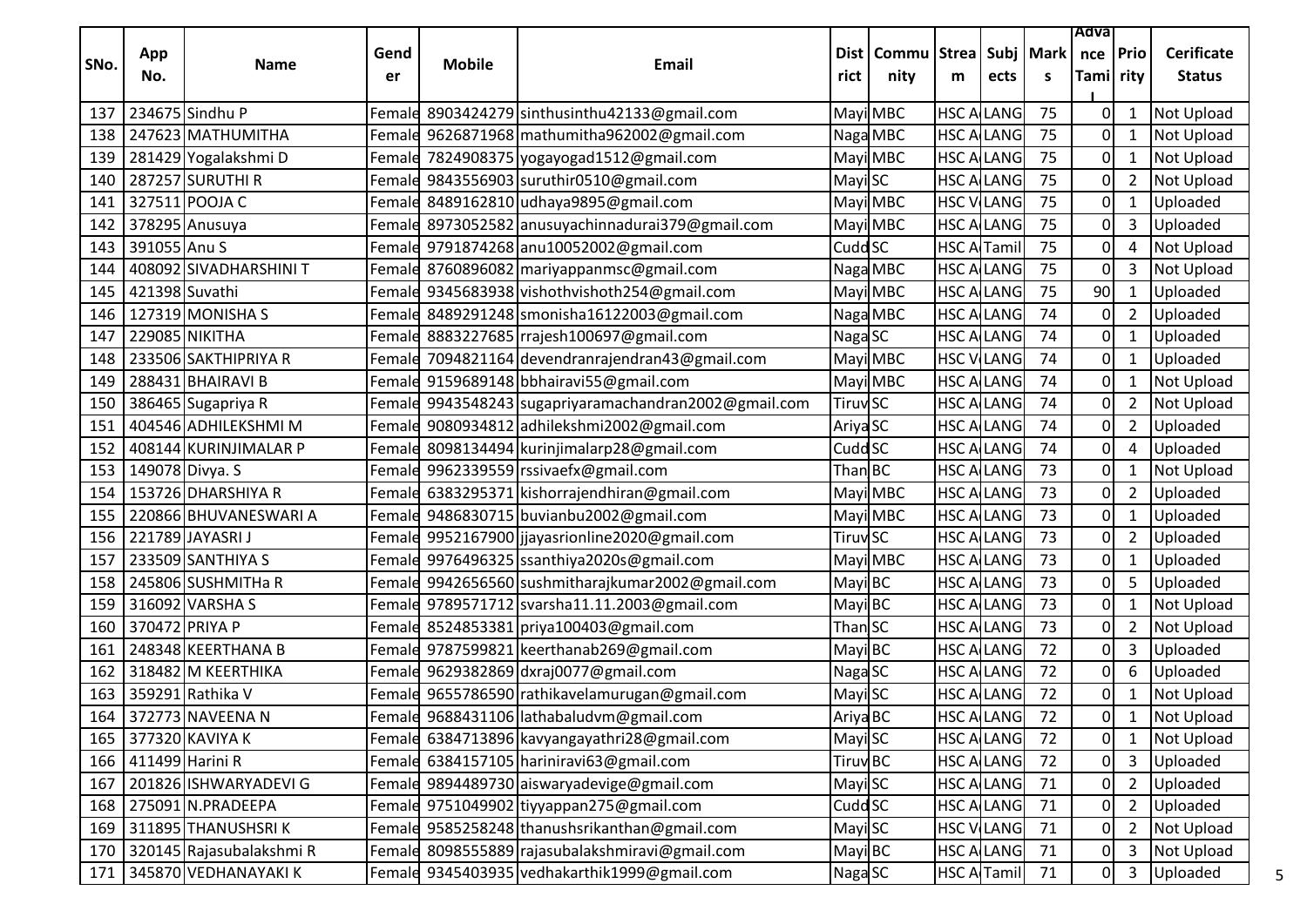|      |               |                        |            |               |                                                  |                     |                                |                    |                         |                    | Adva             |                |                                    |
|------|---------------|------------------------|------------|---------------|--------------------------------------------------|---------------------|--------------------------------|--------------------|-------------------------|--------------------|------------------|----------------|------------------------------------|
| SNo. | App<br>No.    | <b>Name</b>            | Gend<br>er | <b>Mobile</b> | <b>Email</b>                                     | rict                | Dist   Commu   Strea  <br>nity | m                  | ects                    | Subj   Mark  <br>S | nce<br>Tami rity | Prio           | <b>Cerificate</b><br><b>Status</b> |
| 172  |               | 357698 Swetha N        |            |               | Female 9751065806 swethanagalingam2003@gmail.com | Naga SC             |                                |                    | <b>HSC ALLANG</b>       | 71                 | 0                | 1              | Uploaded                           |
| 173  |               | 363597 MONISHA         |            |               | Female 9894241431 mugesh271997@gmail.com         | Vilup <sub>SC</sub> |                                | HSC A              | LANG                    | 71                 | 0                | $\mathbf{1}$   | Uploaded                           |
| 174  |               | 373267 SHARMILAPRIYA K | Female     |               | 9944109473 sharmilapriya2003@gmail.com           |                     | Cudd MBC                       |                    | <b>HSC ALLANG</b>       | 71                 | 0                | 3              | Uploaded                           |
| 175  |               | 379399 D.Subhasri      |            |               | Female 9600568095 subhasri1733@gmail.com         | Tiruv <sub>BC</sub> |                                |                    | <b>HSC ALLANG</b>       | 71                 | 0                | $\mathbf{1}$   | Uploaded                           |
| 176  |               | 380872 G.sowmiya       |            |               | Female 9095243357 sanjayguru383@gmail.com        |                     | Mayi MBC                       | <b>HSC ALLANG</b>  |                         | 71                 | 0                | $\mathbf{1}$   | <b>Not Upload</b>                  |
| 177  |               | 388005 MENAKA K        | Female     |               | 8189930015 menakakarunanithi 2002@gmail.com      | Mayi SC             |                                |                    | <b>HSC ALLANG</b>       | 71                 | 0                | 3              | Not Upload                         |
| 178  |               | 402122 PREMSITHIKA     |            |               | Female 6383470055 premsithika.12003@gmail.com    | Naga SC             |                                | HSC A              | <b>LANG</b>             | 71                 | 0                | $\overline{2}$ | <b>Not Upload</b>                  |
| 179  |               | 405240 Vanathi M       |            |               | Female 9384087160 vanathiavan521@gmail.com       | <b>Tiruv SC</b>     |                                |                    | <b>HSC ALLANG</b>       | 71                 | 0                | $\overline{4}$ | Not Upload                         |
| 180  |               | 406633 NISHA S         |            |               | Female 7708629237 nisha2003july@gmail.com        | Cudd <sub>SC</sub>  |                                |                    | <b>HSC ALLANG</b>       | 71                 | 0                | 1              | Uploaded                           |
| 181  |               | 412498 JANANI S        |            |               | Femald 9942502224 sureshrajyoga@gmail.com        | Naga SC             |                                |                    | <b>HSC ALLANG</b>       | 71                 | 0                | $\overline{a}$ | Uploaded                           |
| 182  |               | 118362 BAVITHRA N      | Female     |               | 7604808141 ni42867@gmail.com                     |                     | Mayi MBC                       |                    | <b>HSC ALLANG</b>       | 70                 | 0                | 1              | Uploaded                           |
| 183  |               | 126804 RAMADEVI R      |            |               | Female 8667308490 vaiganesan1963@gmail.com       | Mayi SC             |                                |                    | <b>HSC ALLANG</b>       | 70                 | 0                | $\overline{2}$ | Uploaded                           |
| 184  |               | 235771 SOWMIYA J       | Female     |               | 8344234923 sowmiyajeeboji2003@gmail.com          |                     | Mayi MBC                       |                    | <b>HSC ALLANG</b>       | 70                 | 0                | 1              | Not Upload                         |
| 185  |               | 281514 Vijayasri S     |            |               | Female 9843728654 stephanselvaraj21@gmail.com    | <b>Tiruv</b> SC     |                                |                    | HSC V <sub>ITamil</sub> | 70                 | 0                | $\mathbf{1}$   | Not Upload                         |
| 186  |               | 288400 Mahalakshmi T   |            |               | Female 8270931542 mahalakshmithiru07@gmail.com   | <b>Tiruv SCA</b>    |                                |                    | <b>HSC ALLANG</b>       | 70                 | 0                | $\overline{2}$ | <b>Not Upload</b>                  |
| 187  |               | 313908 GANDHIMATHI K   | Female     |               | 8098455476 ganthimathi10022003@gmail.com         | Mayi SC             |                                |                    | <b>HSC ALLANG</b>       | 70                 | 0                | $\overline{2}$ | Not Upload                         |
| 188  |               | 358730 KALPANA D       |            |               | Female 9047851611 kalpana05062003@gmail.com      | Mayi BC             |                                |                    | <b>HSC ALLANG</b>       | 70                 | 0                | $\overline{2}$ | <b>Not Upload</b>                  |
| 189  |               | 420096 KAVIYA. A       | Female     |               | 9655349883 ganeshkgvr@gmail.com                  | Mayi SC             |                                |                    | <b>HSC ALLANG</b>       | 70                 | 0                | 1              | Not Upload                         |
| 190  |               | 246084 KALAIMATHI D    | Female     |               | 9047371582 kalaimathithesingu2002@gmail.com      |                     | Mayi MBC                       | HSC A              | <b>LANG</b>             | 69                 | 0                | 3              | Uploaded                           |
| 191  |               | 342719 Thenmozhi A     |            |               | Female 8072282426 tamizhanbu22@gmail.com         |                     | Cudd MBC                       | <b>HSC VILANG</b>  |                         | 69                 | 0                | $\overline{2}$ | <b>Not Upload</b>                  |
| 192  |               | 345013 Vijayalakshmi   |            |               | Female 8525909368 csraj316@gmail.com             |                     | Cudd MBC                       |                    | <b>HSC ALLANG</b>       | 69                 | 0                | $\overline{2}$ | Uploaded                           |
| 193  |               | 348354 Sneka V         |            |               | Female 9245556935 bharathydurga@gmail.com        | Than BC             |                                |                    | <b>HSC ALLANG</b>       | 69                 | 0                | $\overline{2}$ | Uploaded                           |
| 194  |               | 400255 Anitha R        | Femald     |               | 9976478387 anitharajama07@gmail.com              |                     | <b>Tiruv</b> MBC               |                    | <b>HSC ALLANG</b>       | 69                 | 0                | 1              | Uploaded                           |
| 195  |               | 404344 AARTHIR         |            |               | Female 9361234112 aarthi.r150603@gmail.com       |                     | Cudd MBC                       | HSC A              | LANG                    | 69                 | 0                | $\overline{2}$ | <b>Not Upload</b>                  |
| 196  |               | 416908 Abinaya R       |            |               | Female 9677968521 saranptm34@gmail.com           |                     | Mayi MBC                       | <b>HSC VILANG</b>  |                         | 69                 | 0                | $\mathbf{1}$   | <b>Not Upload</b>                  |
| 197  |               | 422210 Iswarya         |            |               | Female 9751358613 alraayananb@gmail.com          | Naga SC             |                                |                    | <b>HSC ALLANG</b>       | 69                 | 0                | $\overline{2}$ | Not Upload                         |
| 198  |               | 165420 DAYONA A        |            |               | Female 8838155235 leoarul046@gmail.com           | Naga SC             |                                |                    | <b>HSC ALLANG</b>       | 68                 | 0                | $\mathsf{3}$   | Uploaded                           |
| 199  |               | 178718 ATCHAYA M       |            |               | Female 7092961798 atchaya2003m@gmail.com         |                     | Mayi MBC                       | HSC ALLANG         |                         | 68                 |                  | $\overline{2}$ | Not Upload                         |
| 200  |               | 233991 PRaVEENA S      |            |               | Female 8526845573 praveena03@gmail.com           | NagaSC              |                                |                    | <b>HSC ALLANG</b>       | 68                 | 0                | $\mathbf{1}$   | Uploaded                           |
| 201  |               | 242228 AARTHI M        |            |               | Female 8778730758 msaarthi2020@gmail.com         |                     | Mayi MBC                       | <b>HSC ALLANG</b>  |                         | 68                 | 0                | 3              | Uploaded                           |
| 202  | 247697 Suba R |                        |            |               | Female 6381301334 subaram234@gmail.com           | Mayi SC             |                                |                    | <b>HSC ALLANG</b>       | 68                 | 0                | 3              | Not Upload                         |
| 203  |               | 273140 MAHALAKSHMI G   |            |               | Female 6369443951 mahalakshmikomal@gmail.com     |                     | Mayi MBC                       | <b>HSC ALLANG</b>  |                         | 68                 | 0                | 4              | Uploaded                           |
| 204  |               | 281501 Mahalakshmi R   |            |               | Female 8531037918 mahalakshmi6403@gmail.com      | Than <b>BC</b>      |                                |                    | <b>HSC ALLANG</b>       | 68                 | 0                | $\mathbf{1}$   | Uploaded                           |
| 205  |               | 288095 SHAMILI R       |            |               | Female 7397195484 rajinishamili001@gmail.coom    | Ariya SC            |                                |                    | <b>HSC ALLANG</b>       | 68                 | 0                | 10             | Uploaded                           |
| 206  |               | 306402 MEENATCHI       |            |               | Female 9751805022 meenatchim2002@gmail.com       |                     | Than MBC                       | <b>HSC A Tamil</b> |                         | 68                 | $\overline{0}$   | $\overline{2}$ | Uploaded                           |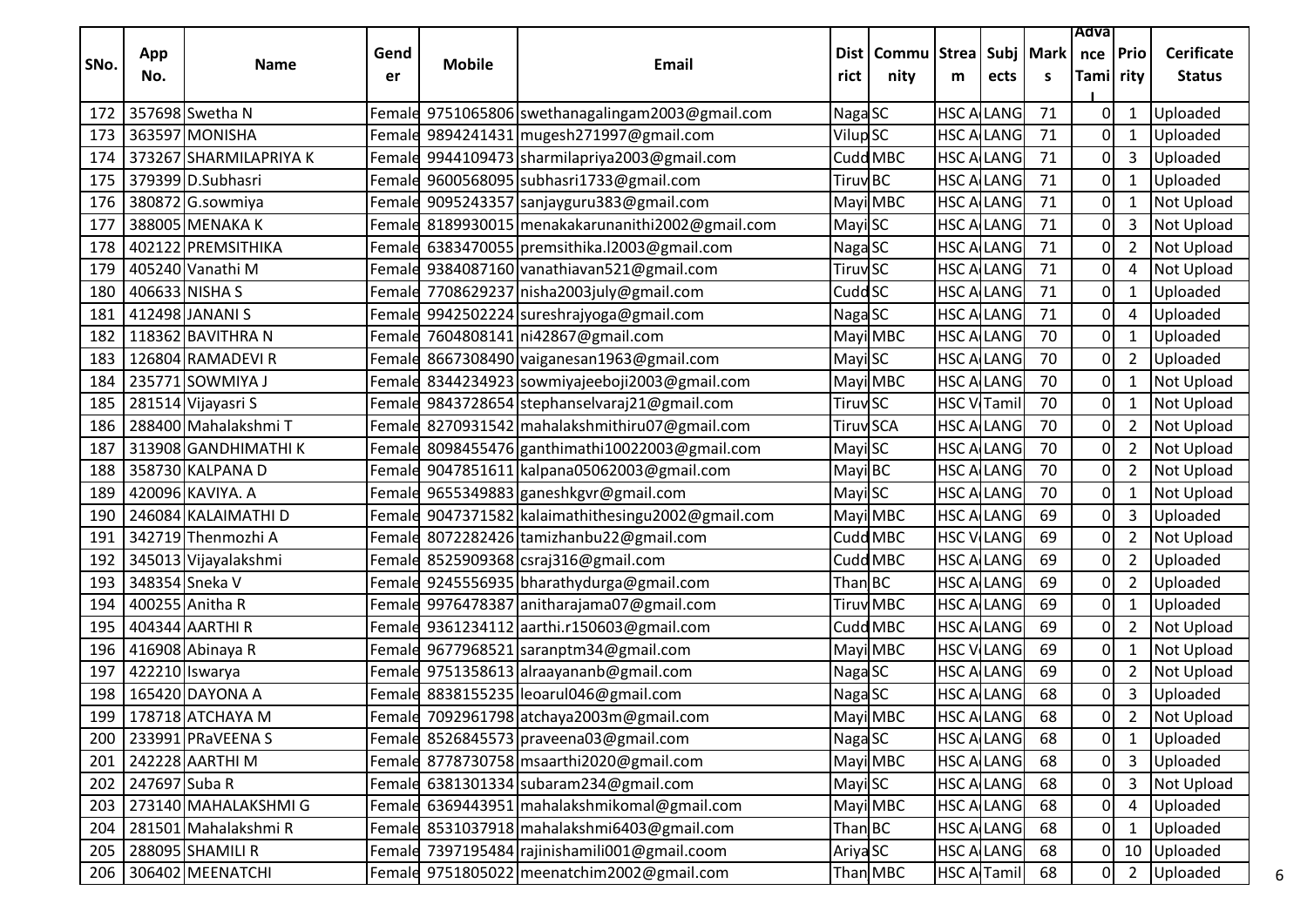|      |                    |                          |            |               |                                                   |                     |                      |                    |                   |           | Adva             |                |                                    |
|------|--------------------|--------------------------|------------|---------------|---------------------------------------------------|---------------------|----------------------|--------------------|-------------------|-----------|------------------|----------------|------------------------------------|
| SNo. | App<br>No.         | <b>Name</b>              | Gend<br>er | <b>Mobile</b> | <b>Email</b>                                      | rict                | Dist   Commu<br>nity | Strea Subj<br>m    | ects              | Mark<br>S | nce<br>Tami rity | <b>Prio</b>    | <b>Cerificate</b><br><b>Status</b> |
| 207  |                    | 311537 M.SRI ANBU DEVI   |            |               | Female 9442685229 srianbudevi150303@gmail.com     | <b>DindiSC</b>      |                      |                    | <b>HSC ALLANG</b> | 68        | 0                | $\mathbf{1}$   | Uploaded                           |
| 208  |                    | 398234 Shobha N          |            |               | Female 7397397956 shobhanaresh2019@gmail.com      | Mayi SC             |                      | <b>HSC ALLANG</b>  |                   | 68        | 0                | 3              | Not Upload                         |
| 209  |                    | 403835 REVATHI A         |            |               | Female 9843429993 revathi07122000@gmail.com       | Naga SC             |                      | <b>HSC ArTamil</b> |                   | 68        | 0                | $\overline{2}$ | Not Upload                         |
| 210  |                    | 129015 Aarthi M          |            |               | Female 8675349924 boovendraa@gmail.com            | MayiBC              |                      | <b>HSC ALLANG</b>  |                   | 67        | 0                | 3              | Not Upload                         |
| 211  |                    | 282284 Dhivya S          |            |               | Female 7094368586 dhivyalatha02@gmail.com         | Mayi SC             |                      | <b>HSC ALLANG</b>  |                   | 67        | 0                | $\overline{2}$ | Uploaded                           |
| 212  |                    | 283262 Bavadharani Kumar |            |               | Female 9047837620 nethajikumar5560@gmail.com      | Naga SC             |                      |                    | <b>HSC ALLANG</b> | 67        | 0                | 1              | Not Upload                         |
| 213  |                    | 368303 MITHUNA P         |            |               | Female 8940756474 mithunapirakalathan@gmail.com   | Mayi SC             |                      | <b>HSC ALLANG</b>  |                   | 67        | 0                | $\overline{2}$ | Uploaded                           |
| 214  |                    | 375832 SANKARI S         |            |               | Female 8870418279 brkrish003@gmail.com            |                     | Ariya MBC            | <b>HSC ALLANG</b>  |                   | 67        | 0                | $\mathbf{1}$   | Not Upload                         |
| 215  |                    | 148985 Sathiya Priya     |            |               | Female 9787629748 anbazhaganpma@gmail.com         | Naga BC             |                      |                    | <b>HSC ALLANG</b> | 66        | 0                | 1              | Uploaded                           |
| 216  |                    | 193985 POOJAA S          |            |               | Female 9486103226 rskumaar10@gmail.com            | Mayi SC             |                      | <b>HSC A Tamil</b> |                   | 66        | 0                | 4              | Uploaded                           |
| 217  |                    | 200336 Vijayalakshmi M   |            |               | Female 8892161745 aeroanbu1991@gmail.com          |                     | Ariya MBC            | HSC A              | <b>Tamil</b>      | 66        | 0                | 1              | Uploaded                           |
| 218  |                    | 226246 S Keerthana       |            |               | Female 7339282661 keerthanaselva@yahoo.com        |                     | Mayi MBC             | <b>HSC ALLANG</b>  |                   | 66        | 0                | $\mathbf{1}$   | Uploaded                           |
| 219  |                    | 234028 SABITHA M         |            |               | Female 8098993329 vickygain007@gmail.com          |                     | Naga MBC             | <b>HSC ALLANG</b>  |                   | 66        | 0                | 1              | Uploaded                           |
| 220  |                    | 307533 PERIYANAYAGI R    |            |               | Female 9566578248 periyanayagi158@gmail.com       | Cudd SC             |                      |                    | <b>HSC ALLANG</b> | 66        | 0                | $\overline{2}$ | Uploaded                           |
| 221  | 311656 Jeevika     |                          |            |               | Female 9786224634 jeevikal7@gmail.com             | Naga SC             |                      | <b>HSC ALLANG</b>  |                   | 66        | 0                | $\overline{2}$ | Uploaded                           |
| 222  |                    | 314624 VAISHNAVI G       |            |               | Female 8870467054 erikiniyan@gmail.com            | Tiruv <sup>BC</sup> |                      |                    | <b>HSC ALLANG</b> | 66        | 0                | 3              | Uploaded                           |
| 223  |                    | 364900 R. Priyadharshini |            |               | Female 8940352320 pd1949647@gmail.com             | Naga SC             |                      |                    | <b>HSC ALLANG</b> | 66        | 0                | $\overline{2}$ | Not Upload                         |
| 224  |                    | 391513 Sowmiya           |            |               | Female 8111084419 sathanansowmiya@gmail.com       | Mayi SC             |                      | <b>HSC ArTamil</b> |                   | 66        | 0                | 1              | Uploaded                           |
| 225  |                    | 114167 Esaika R          |            |               | Female 8524974093 vijevijesh7@gmail.com           |                     | Mayi MBC             | <b>HSC A</b> Tamil |                   | 65        | 0                | 3              | Not Upload                         |
| 226  |                    | 185218 Kavimala          |            |               | Female 7639835051 vimalamurugan1999@gmail.com     |                     | Mayi MBC             | <b>HSC ALLANG</b>  |                   | 65        | 0                | $\mathbf{1}$   | Not Upload                         |
| 227  |                    | 215162 Santhiya          |            |               | Female 6374033092 www.vijayakumar508@gmail.com    | Cudd <sub>SC</sub>  |                      | <b>HSC ALLANG</b>  |                   | 65        | 0                | 1              | Not Upload                         |
| 228  |                    | 221956 Varsha S          |            |               | Female 6380904560 varsha.sureshvasanthi@gmail.com |                     | Mayi MBC             | <b>HSC ALLANG</b>  |                   | 65        | 0                | $\mathbf{1}$   | Uploaded                           |
| 229  |                    | 356089 JEEVITHA          |            |               | Female 6369831205 jeevitha27032003@gmail.com      | NagaSC              |                      | <b>HSC ALLANG</b>  |                   | 65        | 0                | 1              | Uploaded                           |
| 230  |                    | 387268 NIVETHA P         |            |               | Female 8189930015 nivethaprabakaran2002@gmail.com | Mayi SC             |                      |                    | <b>HSC ALLANG</b> | 65        | 0                | 3              | Not Upload                         |
| 231  |                    | 394591 Vanisri B         |            |               | Female 9345217618 meenaely@gmail.com              | Naga SC             |                      | <b>HSC ALLANG</b>  |                   | 65        | 0                | $\mathbf{1}$   | Not Upload                         |
| 232  |                    | 405263 BOOMIKA S         | Female     |               | 9003410620 boomigasundararajan0804@gmail.com      | Mayi SC             |                      |                    | <b>HSC ALLANG</b> | 65        | 0                | 1              | Not Upload                         |
| 233  |                    | 112641 Ranjani R         |            |               | Female 9942725018 boovendradigital@gmail.com      | Mayi BC             |                      | <b>HSC ALLANG</b>  |                   | 64        | 0                | $\mathbf{1}$   | Uploaded                           |
|      |                    | 234 227615 Varshini R    |            |               | Female 7358871297 varshiniramesh0712@gmail.com    | Tiruv BC            |                      | <b>HSC ALLANG</b>  |                   | 64        |                  |                | 0 2 Not Upload                     |
| 235  |                    | 235250 Dhivya .s         |            |               | Female 7339149921 prabuselvam79@gmail.com         | Tiruv <sub>BC</sub> |                      |                    | <b>HSC ALLANG</b> | 64        | 0                | 1              | <b>Not Upload</b>                  |
|      | 236 277008 Divya.s |                          |            |               | Female 7339149921 ammupraveen6464@gmail.com       | Tiruv <sub>BC</sub> |                      | <b>HSC ALLANG</b>  |                   | 64        | 0                | $\mathbf{1}$   | Not Upload                         |
| 237  |                    | 283893 Madhumitha S      |            |               | Female 9962707797 sentamil.kadhir@gmail.com       | Naga SC             |                      | <b>HSC ALLANG</b>  |                   | 64        | 0                | $\mathbf{1}$   | Uploaded                           |
| 238  |                    | 315431 Deepa T           |            |               | Female 8940974068 gvijayakanth1996@gmail.com      | Naga SC             |                      | <b>HSC ALLANG</b>  |                   | 64        | 0                | $\overline{2}$ | Uploaded                           |
| 239  |                    | 334198 Deeviga S         |            |               | Female 8098277592 sdeevigasankar2003@gmail.com    | Mayi SC             |                      | <b>HSC ALLANG</b>  |                   | 64        | 0                | $\mathbf{1}$   | Uploaded                           |
| 240  |                    | 356267 NITHYA R          |            |               | Female 8608607109 selvamia52@gmail.com            |                     | Mayi MBC             | <b>HSC ALLANG</b>  |                   | 64        | 0                | 3              | Uploaded                           |
| 241  |                    | 134757 SHOBIYA P         |            |               | Female 9500639722 pshobiya31032003@gmail.com      |                     | Naga MBC             | <b>HSC ALLANG</b>  |                   | 63        | οI               | $\overline{2}$ | Uploaded                           |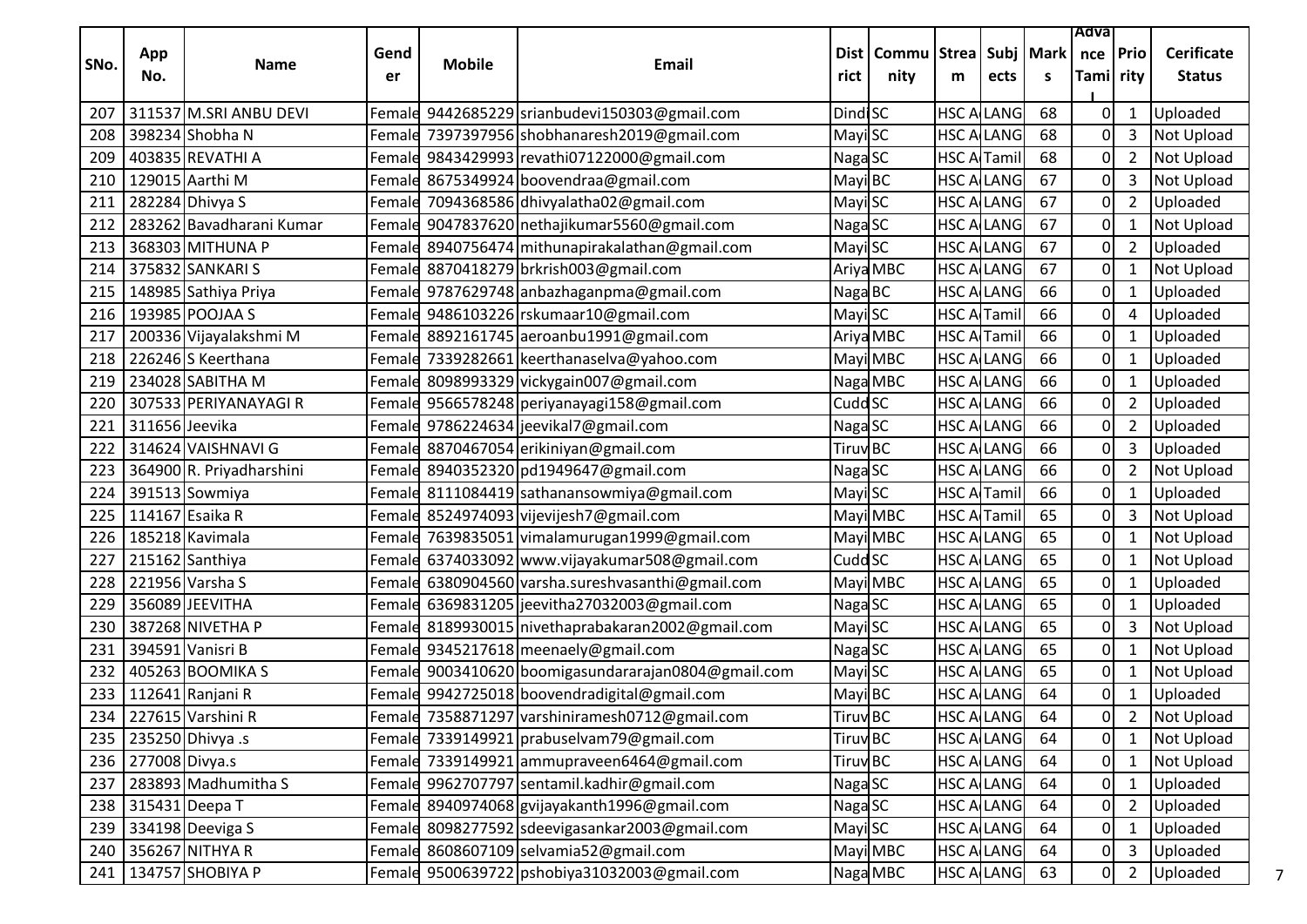|      |                |                        |            |               |                                                       |                     |                                              |                   |                   |    | Adva                    |                |                                    |
|------|----------------|------------------------|------------|---------------|-------------------------------------------------------|---------------------|----------------------------------------------|-------------------|-------------------|----|-------------------------|----------------|------------------------------------|
| SNo. | App<br>No.     | <b>Name</b>            | Gend<br>er | <b>Mobile</b> | Email                                                 | rict                | Dist   Commu   Strea   Subj   Mark  <br>nity | m                 | ects              | S. | nce   Prio<br>Tami rity |                | <b>Cerificate</b><br><b>Status</b> |
|      |                |                        |            |               |                                                       |                     |                                              |                   |                   |    |                         |                |                                    |
| 242  | 173074 G.UMA   |                        |            |               | Female 9677863855 ragavendrashop@gmail.com            | Dhar BC             |                                              | <b>HSC ALLANG</b> |                   | 63 | $\mathbf 0$             | $\mathbf{1}$   | Not Upload                         |
| 243  | 245793 JANSI S |                        |            |               | Female 8508539650 vkalaivanan47@gmail.com             | Mayi SC             |                                              |                   | <b>HSC A LANG</b> | 63 | 0                       | 3              | Not Upload                         |
| 244  |                | 277288 JENCIYA J       |            |               | Female 7824908961 jenciyakomal@gmail.com              | Mayi BC             |                                              |                   | <b>HSC ALLANG</b> | 63 | 0                       | 3              | Not Upload                         |
| 245  | 331214 Jansi S |                        |            |               | Female 8056834208 jansiselvam2003@gmail.com           | Mayi SC             |                                              |                   | <b>HSC ALLANG</b> | 63 | $\mathbf 0$             | $\mathsf{3}$   | Uploaded                           |
| 246  |                | 361942 Sowmiya         | Female     |               | 9585954011 arivalagans1975@gmail.com                  | Mayi SC             |                                              |                   | <b>HSC A LANG</b> | 63 | $\mathbf 0$             | $\overline{2}$ | Uploaded                           |
| 247  |                | 382406 Vaishnavi.k     | Female     |               | 6369392908 anuvaishnavi552@gmail.com                  | Mayi BC             |                                              | <b>HSC A LANG</b> |                   | 63 | $\mathbf 0$             | 4              | Uploaded                           |
| 248  | 389845 Abinaya |                        |            |               | Female 7639981881 abinaya22092003@gmail.com           | Mayi SC             |                                              |                   | <b>HSC ALLANG</b> | 63 | 0                       | $\overline{2}$ | <b>Not Upload</b>                  |
| 249  |                | 406156 Kanagavalli M   | Female     |               | 8220760089 gunatamilnadu1995@gmail.com                | Tiruv <sub>SC</sub> |                                              |                   | <b>HSC ALLANG</b> | 63 | 0                       | 2              | Uploaded                           |
| 250  | 416697 Kavitha |                        |            |               | Female 8667675268 kavitharam@gmail.com                | Naga SC             |                                              |                   | <b>HSC VILANG</b> | 63 | 0                       | $\mathbf{1}$   | Uploaded                           |
| 251  |                | 417118 SIVAKEERTHANA S |            |               | Female 9715555035 mathavank1988@gmail.com             | Naga SC             |                                              |                   | <b>HSC A LANG</b> | 63 | $\mathbf 0$             | 1              | Uploaded                           |
| 252  |                | 419339 RANJANI R       |            |               | Female 9600789357 ragunath.anish@gmail.com            | Cudd <sub>SC</sub>  |                                              | <b>HSC A LANG</b> |                   | 63 | 0                       | $\mathbf{1}$   | Not Upload                         |
| 253  |                | 174393 Sugapriya R     |            |               | Femald 9159438796 sugapriya01052003@gmail.com         | NagaSC              |                                              | <b>HSC A LANG</b> |                   | 62 | $\boldsymbol{0}$        | 3              | Not Upload                         |
| 254  |                | 234064 Selvasundari R  | Female     |               | 9843477843 selvasundaripvr@gmail.com                  |                     | Naga MBC                                     |                   | <b>HSC A LANG</b> | 62 | 0                       | 3              | Uploaded                           |
| 255  |                | 252189 RAMYA K         |            |               | Female 8610804072 dhineshlovelydhinesh06734@gmail.com | <b>Tiruv BC</b>     |                                              |                   | <b>HSC ALLANG</b> | 62 | 0                       | $\overline{2}$ | Not Upload                         |
| 256  |                | 329256 MALAVIKA R      | Female     |               | 9751317693 malavika2020s@gmail.com                    | Mayi SC             |                                              | <b>HSC ALLANG</b> |                   | 62 | $\mathbf 0$             | $\mathbf{1}$   | Not Upload                         |
| 257  |                | 332716 KARTHIKA G      |            |               | Female 9360647792 karthikamalar2020@gmail.com         |                     | <b>Tiruv</b> MBC                             | <b>HSC A LANG</b> |                   | 62 | 0                       | $\mathbf{1}$   | Not Upload                         |
| 258  |                | 382901 P. Pavithra     |            |               | Female 9787419103 suresh.ksis94@gmail.com             | Cudd BC             |                                              | <b>HSC ALLANG</b> |                   | 62 | $\boldsymbol{0}$        | $\mathbf{1}$   | Uploaded                           |
| 259  |                | 403543 SWATHI V        |            |               | Female 7825904418 swathi1062003@gmail.com             | Cudd <sub>SC</sub>  |                                              |                   | <b>HSC ALLANG</b> | 62 | 0                       | $\mathbf{1}$   | Uploaded                           |
| 260  |                | 408489 Saranya M       |            |               | Female 9047335904 sathishsathish13562@gmail.com       | Cudd <sub>BC</sub>  |                                              |                   | <b>HSC ALLANG</b> | 62 | 0                       | 4              | Not Upload                         |
| 261  |                | 409377 DHESANAYAGI D   | Female     |               | 8940462170 dhesanayagi@gmail.com                      | Cudd <sub>SC</sub>  |                                              |                   | <b>HSC A LANG</b> | 62 | 0                       | $\overline{2}$ | Uploaded                           |
| 262  |                | 117192 Abinayasri      | Female     |               | 7867934707 abinayajothi64@gmail.com                   |                     | Naga MBC                                     | <b>HSC A LANG</b> |                   | 61 | 0                       | $\overline{2}$ | Uploaded                           |
| 263  |                | 132311 BHARANIKA       |            |               | Female 9345717986 sudharuna1995@gmail.com             | <b>Tiruv BC</b>     |                                              |                   | <b>HSC A LANG</b> | 61 | $\boldsymbol{0}$        | $\mathbf{1}$   | Uploaded                           |
| 264  |                | 227576 ABARNA R        | Female     |               | 7867817589 abarna19062003@gmail.com                   | Mayi BC             |                                              |                   | <b>HSC ALLANG</b> | 61 | 0                       | 1              | Not Upload                         |
| 265  |                | 229744 Mathibazhini    |            |               | Female 9865188533 mathibazhini 2002@gmail.com         |                     | Naga MBC                                     |                   | <b>HSC ALLANG</b> | 61 | 0                       | $\mathbf{1}$   | Not Upload                         |
| 266  |                | 234827 Priyanka        | Female     |               | 9943828591 priyankamurugavel@gmail.com                |                     | Naga MBC                                     |                   | <b>HSC A LANG</b> | 61 | 0                       | 1              | Not Upload                         |
| 267  |                | 241619 Archana D       |            |               | Female 9787382591 archana.d20703@gmail.com            | Mayi BC             |                                              | <b>HSC A LANG</b> |                   | 61 | $\mathbf 0$             | 3              | Not Upload                         |
| 268  |                | 254121 Devika M        |            |               | Female 9894561478 mdevikakomal@gmail.com              |                     | Mayi MBC                                     |                   | <b>HSC A LANG</b> | 61 | $\mathbf 0$             | $\mathbf{1}$   | Uploaded                           |
| 269  |                | 256770 DEEPIKA M       |            |               | Female 9786247890 mdeepikakomal@gmail.com             | Mayi SC             |                                              |                   | <b>HSC ALLANG</b> | 61 | 0                       | 4              | Uploaded                           |
|      |                | 270 283860 PAVITHRA R  |            |               | Female 9486988538 rpavithrakomal@gmail.com            | MayiSC              |                                              |                   | <b>HSC ALLANG</b> | 61 | 0                       | $\mathbf{3}$   | Not Upload                         |
| 271  |                | 285187 KARTHIKA C      |            |               | Female 9865674894 ckarthika890@gmail.com              |                     | Mayi MBC                                     |                   | <b>HSC ALLANG</b> | 61 | 0                       | $\overline{2}$ | Not Upload                         |
|      |                | 272 291543 SUMETHA S   |            |               | Female 9655891550 sarathy23520@gmail.com              | Mayi SC             |                                              |                   | <b>HSC ALANG</b>  | 61 | 0                       | $\mathbf{1}$   | Not Upload                         |
|      |                | 273 293082 KAVIYA V    |            |               | Femald 9003983649 dhivd06@gmail.com                   | MayiSC              |                                              |                   | <b>HSC ALLANG</b> | 61 | 0                       | $\overline{2}$ | Not Upload                         |
|      |                | 274 389280 DEVIKA M    |            |               | Female 9894561478 mdevikas459525@gmail.com            |                     | Mayi MBC                                     | <b>HSC A LANG</b> |                   | 61 | 0                       | $\mathbf{1}$   | Not Upload                         |
|      |                | 275 395323 DHIVYA E    |            |               | Female 9600206328 dhivya19june@gmail.com              | KallaSC             |                                              |                   | <b>HSC ALANG</b>  | 61 | 0                       | $\mathbf{1}$   | Uploaded                           |
|      |                | 276 400438 Swetha J    |            |               | Female 7639642930 swethajayakuma@gmail.com            |                     | <b>Tiruv</b> MBC                             |                   | <b>HSC ALLANG</b> | 61 | 0                       | $\mathbf{1}$   | Not Upload                         |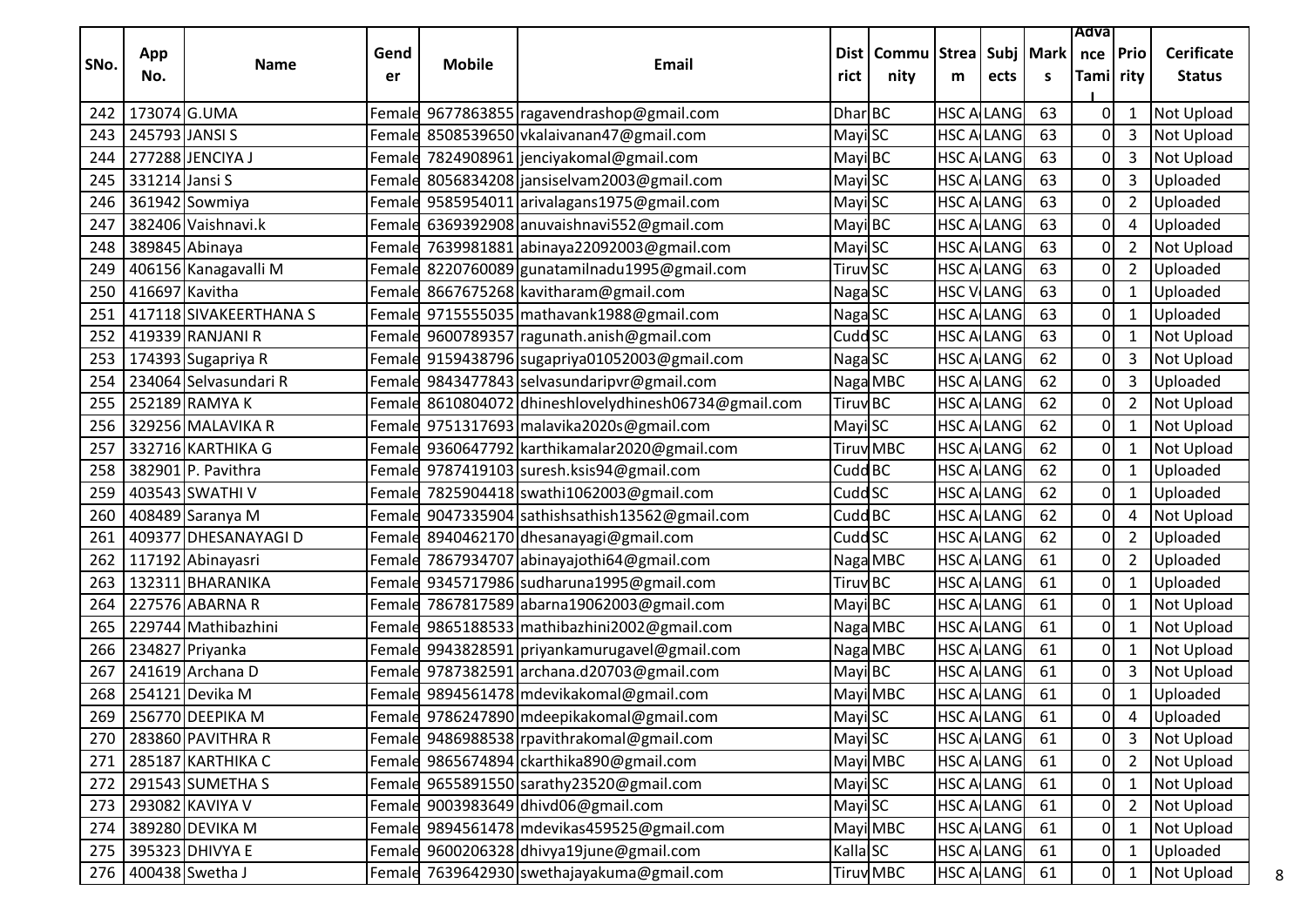|      |                    |                          |            |               |                                                  |                            |                                              |                    |                    |    | Adva                  |                |                                    |
|------|--------------------|--------------------------|------------|---------------|--------------------------------------------------|----------------------------|----------------------------------------------|--------------------|--------------------|----|-----------------------|----------------|------------------------------------|
| SNo. | App<br>No.         | <b>Name</b>              | Gend<br>er | <b>Mobile</b> | Email                                            | rict                       | Dist   Commu   Strea   Subj   Mark  <br>nity | m                  | ects               | S. | nce Prio<br>Tami rity |                | <b>Cerificate</b><br><b>Status</b> |
| 277  | 408279 OVIYA T     |                          |            |               | Female 9750391583 oviyat7702@gmail.com           | Ariya <sub>SC</sub>        |                                              | <b>HSC A Tamil</b> |                    | 61 | 0                     | 4              | Not Upload                         |
| 278  |                    | 280254 Abinaya I         |            |               | Femald 6374830480 iabinayakomal@gmail.com        | Mayi SC                    |                                              |                    | <b>HSC A LANG</b>  | 60 | 0                     | 4              | Not Upload                         |
| 279  |                    | 334867 ANUSUYA           |            |               | Femald 9788514840 anusuyachandru1303@gmail.com   | Tiruv <sub>SC</sub>        |                                              |                    | <b>HSC ALLANG</b>  | 60 | 0                     | $\overline{2}$ | Not Upload                         |
| 280  |                    | 337236 ARIVUMANI A       |            |               | Female 9789616936 arivumani2003@gmail.com        | Than SC                    |                                              |                    | <b>HSC ALLANG</b>  | 60 | 0                     | $\mathbf{1}$   | Not Upload                         |
| 281  |                    | 364128 M. Kalaiyarasi    | Female     |               | 9585424367 mkalaiyiarasi925@gmail.com            | Naga SC                    |                                              |                    | <b>HSC A LANG</b>  | 60 | 0                     | 2              | Not Upload                         |
| 282  |                    | 364136 Nanthini V        |            |               | Female 8838578821 sivananthanv1996@gmail.com     | <b>Tiruv</b> SC            |                                              |                    | <b>HSC A LANG</b>  | 60 | 0                     | $\mathbf{1}$   | Not Upload                         |
| 283  |                    | 364524 A. ABARNA         |            |               | Female 9788667565 abarnaa903@gmail.com           | Naga SC                    |                                              |                    | <b>HSC A LANG</b>  | 60 | 0                     | $\mathbf{1}$   | Not Upload                         |
| 284  | 376084 Divya S     |                          | Female     |               | 7604833713 chinnamanistudio5@gmail.com           | Mayi SC                    |                                              |                    | <b>HSC ALLANG</b>  | 60 | 0                     | 1              | Uploaded                           |
| 285  | 121431 ARTHI E     |                          |            |               | Female 7708435298 jeyjeysanthosh@yahoo.co.in     | <b>Tiruv</b> <sub>SC</sub> |                                              |                    | <b>HSC A LANG</b>  | 59 | 0                     | $\overline{2}$ | Uploaded                           |
| 286  |                    | 243458 Shalini N         | Female     |               | 9361569472 shalini.n1743@gmail.com               |                            | Mayi MBC                                     |                    | <b>HSC A LANG</b>  | 59 | 0                     | $\mathbf{1}$   | Uploaded                           |
| 287  |                    | 247395 VENKADALAKSHMI    | Female     |               | 7867035420 nanthunayak26@gmail.com               | Than <b>BC</b>             |                                              |                    | <b>HSC V LANG</b>  | 59 | 0                     | $\mathbf{1}$   | Uploaded                           |
| 288  |                    | 252751 Suvathi R         |            |               | Female 9159275732 suvathikomal@gmail.com         |                            | Mayi MBC                                     |                    | <b>HSC A LANG</b>  | 59 | 0                     | $\mathbf{1}$   | Uploaded                           |
| 289  | 312077 SINEHA      |                          |            |               | Femald 6374519881 sinehapalani177@gmail.com      |                            | Naga MBC                                     | <b>HSC A LANG</b>  |                    | 59 | 0                     | 1              | Not Upload                         |
| 290  | 379099 ASHA        |                          |            |               | Female 9655819688 karusathya65@gmail.com         | Mayi SC                    |                                              |                    | <b>HSC ALLANG</b>  | 59 | $\mathbf 0$           | 3              | Uploaded                           |
| 291  |                    | 386659 MANIMEKAI K       | Female     |               | 8220287665 abimani@gmail.com                     | Mayi SC                    |                                              | <b>HSC ALLANG</b>  |                    | 59 | $\mathbf 0$           | 4              | Not Upload                         |
| 292  |                    | 398208 Dharani K         |            |               | Female 9715042197 dharani11092003@gmail.com      |                            | Tiruv MBC                                    |                    | <b>HSC A LANG</b>  | 59 | $\mathbf 0$           | $\overline{2}$ | Not Upload                         |
| 293  |                    | 398444 VINITHA R         |            |               | Female 9629891417 shansankar21@gmail.com         | <b>Tiruv</b> SC            |                                              |                    | <b>HSC A Tamil</b> | 59 | $\boldsymbol{0}$      | $\mathbf{1}$   | <b>Not Upload</b>                  |
| 294  | 166979 Thirisha    |                          |            |               | Female 9952754104 km0881655@gmail.com            | Naga SC                    |                                              |                    | <b>HSC ALLANG</b>  | 58 | 0                     | 1              | Not Upload                         |
| 295  |                    | 232175 Priyadharshini S  |            |               | Female 8270202948 priyadharshiniselvam@gmail.com | Naga BC                    |                                              |                    | <b>HSC ALLANG</b>  | 58 | 0                     | 3              | Uploaded                           |
| 296  | 258889 KALKI K     |                          | Female     |               | 6369808066 kalkikarunanithi 2004@gmail.com       |                            | Cudd MBC                                     |                    | <b>HSC V LANG</b>  | 58 | 0                     | 1              | Not Upload                         |
| 297  |                    | 333651 Tamilaha Arasi C  | Female     |               | 6369112658 tamilchandrasekaran2003@gmail.com     | Mayi SC                    |                                              | <b>HSC ALLANG</b>  |                    | 58 | 0                     | 3              | Uploaded                           |
| 298  |                    | 366750 ELAVARASI.J       |            |               | Female 9361071529 surya936107@gmail.com          |                            | Than MBC                                     |                    | <b>HSC A LANG</b>  | 58 | 0                     | $\overline{2}$ | Not Upload                         |
| 299  |                    | 391005 Sowndarya         | Femald     |               | 8489446647 sowndaryasankar3@gmail.com            |                            | Naga MBC                                     |                    | <b>HSC ALLANG</b>  | 58 | 0                     | 4              | Uploaded                           |
| 300  |                    | 392277 SELVANAYAGI       |            |               | Female 9360909959 selvanayagi2003s@gmail.com     |                            | Mayi MBC                                     |                    | <b>HSC A LANG</b>  | 58 | 0                     | $\mathbf{1}$   | Not Upload                         |
| 301  |                    | 408028 ADHILAKSHMIS      | Female     |               | 9361509365 lakshmiadhi707@gmail.com              | Cudd <sub>SC</sub>         |                                              | <b>HSC A LANG</b>  |                    | 58 | $\mathbf 0$           | 3              | Uploaded                           |
| 302  |                    | 414415 KANIMOZHI S       |            |               | Female 9500671173 kanishanmugam003@gmail.com     | Naga SC                    |                                              | <b>HSC ALLANG</b>  |                    | 58 | $\mathbf 0$           | 3              | Not Upload                         |
| 303  |                    | 227868 Deepika K         |            |               | Female 7397486698 deepak73974@gmail.com          | Mayi SC                    |                                              |                    | <b>HSC ALLANG</b>  | 57 | $\mathbf 0$           | $\mathbf{1}$   | Uploaded                           |
| 304  |                    | 250151 RASITHA J         |            |               | Female 9965727977 yuvanranjith776@gmail.com      | <b>Tiruv<sub>SC</sub></b>  |                                              |                    | <b>HSC ALLANG</b>  | 57 | 0                     | $\mathbf{1}$   | Not Upload                         |
|      | 305 270158 Aarthi  |                          |            |               | Female 9585078101 div200406@gmail.com            |                            | Mayi MBC                                     |                    | <b>HSC ALLANG</b>  | 57 | 0                     |                | 1 Not Upload                       |
|      |                    | 306 283461 Vaishnavi M   |            |               | Female 7695840268 vaishnavim0720@gmail.com       | <b>Tiruv<sub>SC</sub></b>  |                                              |                    | <b>HSC A LANG</b>  | 57 | 0                     | $\mathbf{2}$   | Not Upload                         |
|      |                    | 307 292761 JENITHA J     |            |               | Female 8122768384 jenithajayabal0603@gmail.com   |                            | Mayi MBC                                     |                    | <b>HSC ALLANG</b>  | 57 | 0                     | $\mathbf{1}$   | Not Upload                         |
|      | 308 360239 S.Akila |                          |            |               | Female 9443873738 assriram@yahoo.co.in           | Mayi OC                    |                                              |                    | <b>HSC ALLANG</b>  | 57 | 0                     | $\mathbf{1}$   | Uploaded                           |
|      |                    | 309 389918 ROSHINI B     |            |               | Female 9566389775 roshini16102004@gmail.com      | Naga SC                    |                                              |                    | <b>HSC ALLANG</b>  | 57 | 0                     | 3              | Not Upload                         |
|      |                    | 310 404698 Dhivya T      |            |               | Female 9688419573 akm.dhivya2003@gmail.com       |                            | Ariya MBC                                    |                    | <b>HSC ALANG</b>   | 57 | 0                     | $\mathbf{1}$   | Uploaded                           |
|      |                    | 311   105904 Rajeswari S |            |               | Female 9842773753 samyrajeswari7@gmail.com       |                            | Mayi MBC                                     |                    | <b>HSC ALLANG</b>  | 56 | 0                     | $\overline{2}$ | Uploaded<br>9                      |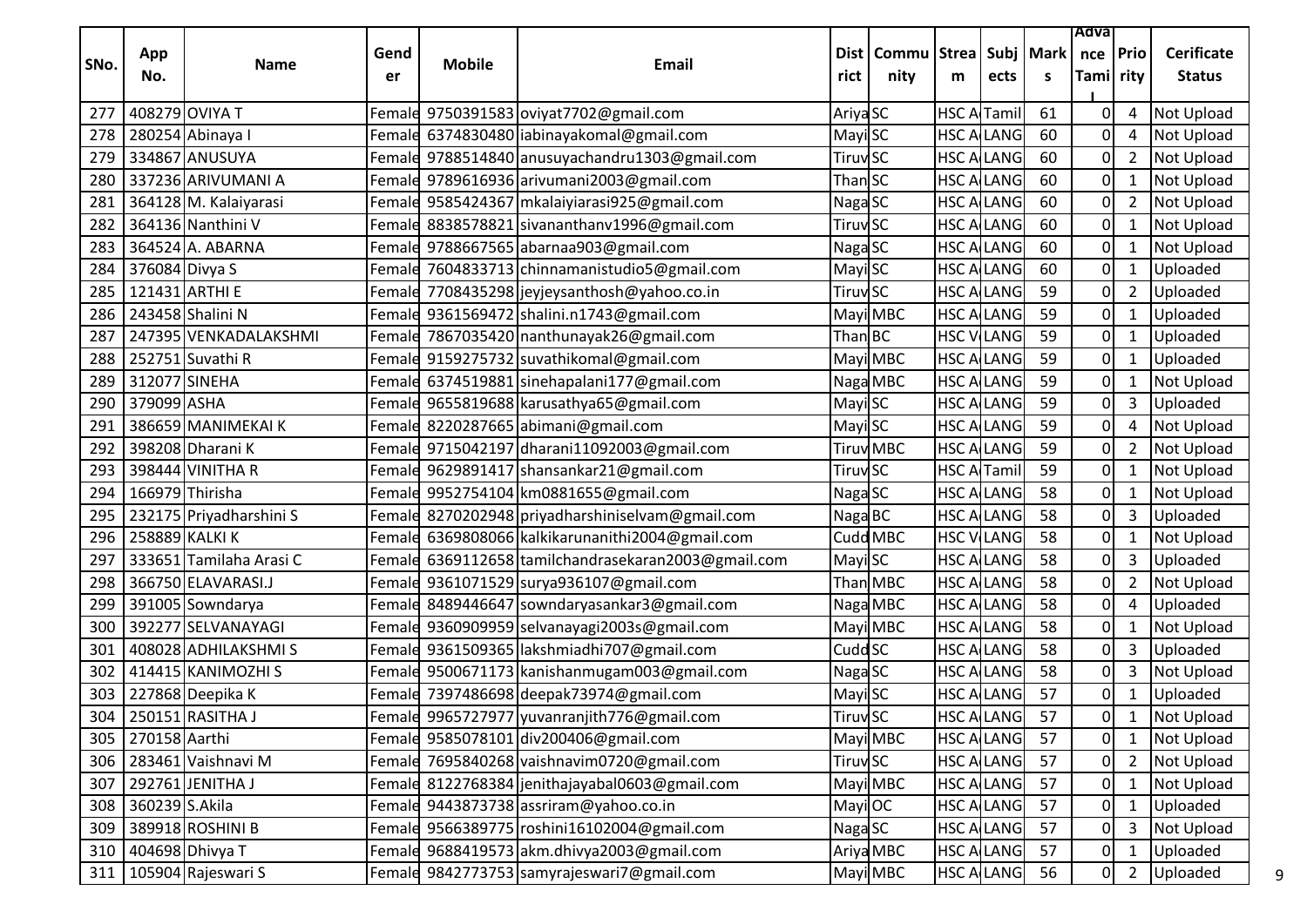|      |                   |                            |        |               |                                                 |                            |           |                    |                    |             | Adva           |                |                   |    |
|------|-------------------|----------------------------|--------|---------------|-------------------------------------------------|----------------------------|-----------|--------------------|--------------------|-------------|----------------|----------------|-------------------|----|
| SNo. | App               | <b>Name</b>                | Gend   | <b>Mobile</b> | Email                                           | Dist l                     | Commu     | <b>Strea</b>       |                    | Subj   Mark | nce            | Prio           | <b>Cerificate</b> |    |
|      | No.               |                            | er     |               |                                                 | rict                       | nity      | m                  | ects               | S           | Tami rity      |                | <b>Status</b>     |    |
| 312  |                   | 191879 MUTHAMIZHARASI M    | Female |               | 9786999350 prakash17171@yahoo.com               | Than BC                    |           | HSC A              | <b>LANG</b>        | 56          | 0              | $\overline{2}$ | Uploaded          |    |
| 313  |                   | 238489 Keerthika           |        |               | Female 8940354453 keerthikasankar2003@gmail.com | Naga SC                    |           |                    | <b>HSC ALLANG</b>  | 56          | 0              | $\overline{2}$ | <b>Not Upload</b> |    |
| 314  |                   | 246571 SIVARANJANI R       |        |               | Female 8098558298 sivaranjanir 1823@gmail.com   | MayiSC                     |           |                    | <b>HSC ALLANG</b>  | 56          | 0              | 3              | Not Upload        |    |
| 315  |                   | 252358 Renugaparameswari K |        |               | Female 9629104691 krenugaparameswari@gmail.com  | Mayi BC                    |           | HSC A              | <b>LANG</b>        | 56          | 0              | $\mathbf{1}$   | Uploaded          |    |
| 316  |                   | 253108 Dharani K           | Female |               | 9791675504 kdharanikomal@gmail.com              |                            | Mayi MBC  |                    | <b>HSC ALLANG</b>  | 56          | 0              | $\overline{2}$ | <b>Not Upload</b> |    |
| 317  |                   | 292578 MONISHA N           |        |               | Female 8248730035 monishasumathi12@gmail.com    | Cudd <sub>SC</sub>         |           |                    | <b>HSC ALLANG</b>  | 56          | 0              | 4              | <b>Not Upload</b> |    |
| 318  |                   | 307516 PRIYANGA M          |        |               | Female 8270452238 adhithyan842001@gmail.com     | NagaSC                     |           |                    | <b>HSC ALLANG</b>  | 56          | 0              | $\overline{2}$ | Uploaded          |    |
| 319  |                   | 358578 AARTHI S            | Female |               | 7639642239 aarthisanker2102@gmail.com           |                            | Naga MBC  |                    | <b>HSC ALLANG</b>  | 56          | 0              | 1              | Uploaded          |    |
| 320  |                   | 363001 KAVIYA M            |        |               | Female 9626972389 kaviya02062003@gmail.com      |                            | Cudd MBC  | HSC A              | LANG               | 56          | 0              | $\mathbf{1}$   | Uploaded          |    |
| 321  |                   | 389726 DHARANI K           | Female |               | 8870713596 komalmani1975@gmail.com              |                            | Mayi MBC  |                    | <b>HSC ALLANG</b>  | 56          | 0              | 1              | Uploaded          |    |
| 322  |                   | 250700 Kalaiselvi P        |        |               | Female 9626124984 kalaiselvikomal@gmail.com     | Mayi BC                    |           |                    | <b>HSC ALLANG</b>  | 55          | 0              | $\mathbf{1}$   | Uploaded          |    |
| 323  |                   | 260453 ArulDEVI            |        |               | Female 9361205892 darul1305@gmail.com           |                            | Ariya MBC |                    | <b>HSC ALLANG</b>  | 55          | 0              | $\overline{2}$ | <b>Not Upload</b> |    |
| 324  |                   | 271102 GAYATHRIR           |        |               | Female 9626524037 vijkvstyle2@gmail.com         | Mayi SC                    |           |                    | <b>HSC ALLANG</b>  | 55          | 0              | 3              | Uploaded          |    |
| 325  |                   | 281906 REENA P             | Female |               | 8220228379 sinehasineha061@gmail.com            | <b>Tiruv</b> SC            |           | HSC A              | LANG               | 55          | 0              | $\overline{2}$ | Uploaded          |    |
| 326  |                   | 312999 SWATHI K            | Female |               | 8524838553 swathikumar122003@gmail.com          | Mayi SC                    |           |                    | <b>HSC ALLANG</b>  | 55          | 0              | 3              | Not Upload        |    |
| 327  | 335060 Divya K    |                            |        |               | Female 7339176926 praveengaja@gmail.com         | Mayi SC                    |           |                    | <b>HSC ALLANG</b>  | 55          | 0              | $\overline{2}$ | Uploaded          |    |
| 328  |                   | 399049 KANMANI M           |        |               | Female 9698841219 kanmanimayavan2003@gmail.com  | Cudd <sub>SC</sub>         |           |                    | <b>HSC ALLANG</b>  | 55          | 0              | $\overline{2}$ | <b>Not Upload</b> |    |
| 329  |                   | 402045 ABINAYA .R          |        |               | Female 9600916569 ajimech996@gmail.com          | Cudd <sub>SC</sub>         |           |                    | <b>HSC ALLANG</b>  | 55          | 0              | 1              | Uploaded          |    |
| 330  |                   | 404570 Asitha M            |        |               | Female 8300795921 asasasok@gmail.com            | <b>Tiruv</b> <sub>SC</sub> |           |                    | <b>HSC ALLANG</b>  | 55          | 0              | 4              | Uploaded          |    |
| 331  |                   | 407808 RANJANI R           |        |               | Female 6384573098 rajuranya5112019@gmail.com    | Naga SC                    |           |                    | <b>HSC ALLANG</b>  | 55          | 0              | 3              | Not Upload        |    |
| 332  |                   | 112338 MATHUMITHA S        | Female |               | 9443332332 madhusanth011@gmail.com              |                            | Than MBC  | HSC A              | LANG               | 54          | 0              | $\mathbf{1}$   | Uploaded          |    |
| 333  |                   | 280167 A. Sharmila         |        |               | Female 6381005509 aarthiazhagar@gmail.com       | Naga SC                    |           |                    | <b>HSC VILANG</b>  | 54          | 0              | 3              | Uploaded          |    |
| 334  |                   | 284899 Rajasri B           | Femald |               | 8608049075 rajasribharathi14@gmail.com          |                            | Tiruv MBC |                    | <b>HSC ALLANG</b>  | 54          | 0              | 1              | Uploaded          |    |
| 335  |                   | 303322 JAYAPRATHA P        |        |               | Female 6374650647 jayaprathapeter@gmail.com     | Naga SC                    |           |                    | <b>HSC ALLANG</b>  | 54          | 0              | 1              | Not Upload        |    |
| 336  |                   | 321942 VINOTHINI K         | Female |               | 8098904531 vijaybiotech2001@gmail.com           | Naga SC                    |           |                    | <b>HSC ALLANG</b>  | 54          | 0              | $\overline{2}$ | Uploaded          |    |
| 337  |                   | 329571 AKALYA P            |        |               | Female 6382537403 akalyap2003@gmail.com         | Than SC                    |           | HSC A              | LANG               | 54          | 0              | $\overline{2}$ | Uploaded          |    |
| 338  |                   | 361881 KRISHNAVENI         |        |               | Female 9790183725   nirmalrajeee312@gmail.com   |                            | Mayi MBC  |                    | <b>HSC ALLANG</b>  | 54          | 0              | 4              | Uploaded          |    |
| 339  |                   | 389064 AASIKA FARVEEN      |        |               | Female 9566365563 aasika2004m@gmail.com         |                            | Mayi BCM  |                    | <b>HSC ALLANG</b>  | 54          | U              | 3              | Uploaded          |    |
|      |                   | 340 224362 Bhuvaneshwari P |        |               | Female 9600495259 bhuvana04062003@gmail.com     | Naga SC                    |           |                    | <b>HSC ALLANG</b>  | 53          | $\Omega$       | $\overline{2}$ | Not Upload        |    |
| 341  |                   | 338814 Hemasathiya J       |        |               | Female 6374557461 hemasathiya2001@gmail.com     | Cudd BC                    |           |                    | <b>HSC A Tamil</b> | 53          | 0              | $\overline{2}$ | <b>Not Upload</b> |    |
| 342  |                   | 376119 Pavithra R          |        |               | Female 8270550709 pavithra@2003gmail.com        | Mayi SC                    |           |                    | <b>HSC ALLANG</b>  | 53          | 0              | $\mathbf{1}$   | Not Upload        |    |
| 343  |                   | 392327 Deepika             |        |               | Female 6381073861 Deepika4720@gmail.com         | <b>Tiruv BC</b>            |           |                    | <b>HSC ALLANG</b>  | 53          | 0              | $\mathbf{1}$   | Not Upload        |    |
| 344  |                   | 215478 PRIYANKA C          |        |               | Female 7397041491 prakashprakash57213@gmail.com | Ariya ST                   |           |                    | <b>HSC VILANG</b>  | 52          | 0              | 1              | Uploaded          |    |
| 345  |                   | 282025 M Anusiya           |        |               | Female 9865014789 kavivarathan93@gmail.com      | <b>TiruvSC</b>             |           | <b>HSC A Tamil</b> |                    | 52          | 0              | 1              | Uploaded          |    |
|      | 346 306121 KAVIYA |                            |        |               | Female 9524349797 klkaviya2002@gmail.com        | Mayi SC                    |           | <b>HSC ALLANG</b>  |                    | 52          | $\overline{0}$ | $\mathbf{1}$   | Uploaded          | 10 |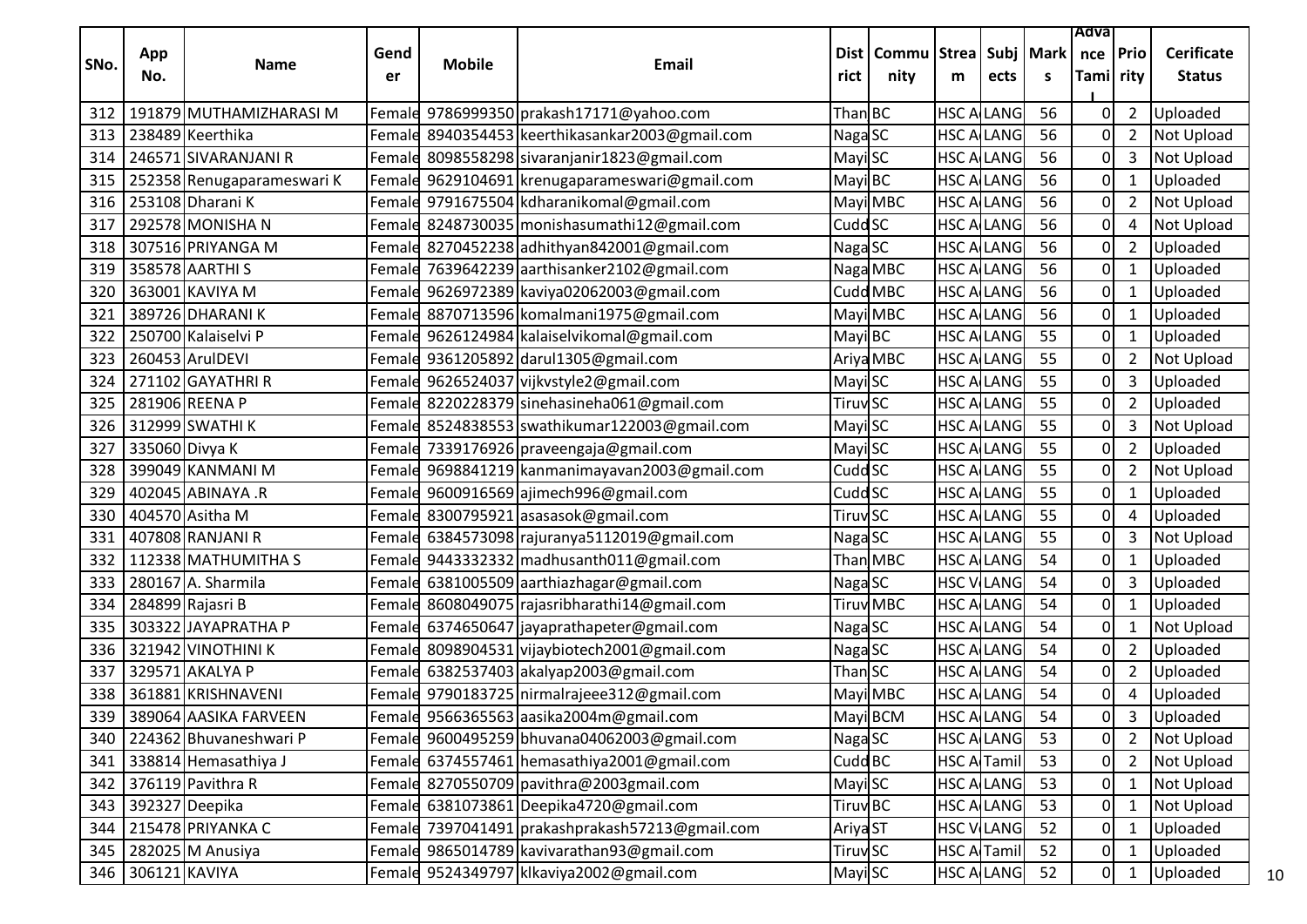|      |                |                           |            |               |                                                     |                            |                                            |                     |                   |    | Adva                    |                |                                    |
|------|----------------|---------------------------|------------|---------------|-----------------------------------------------------|----------------------------|--------------------------------------------|---------------------|-------------------|----|-------------------------|----------------|------------------------------------|
| SNo. | App<br>No.     | Name                      | Gend<br>er | <b>Mobile</b> | <b>Email</b>                                        | rict                       | Dist   Commu   Strea   Subj   Mark<br>nity | m                   | ects              | s  | nce   Prio<br>Tami rity |                | <b>Cerificate</b><br><b>Status</b> |
| 347  |                | 356927 SUGANTHI E         |            |               | Female 7868974581 suganthielangovan121003@gmail.com | Mayi SC                    |                                            |                     | <b>HSC ALLANG</b> | 52 | 0                       | $\mathbf{1}$   | Uploaded                           |
| 348  | 376463 RAMYA   |                           |            |               | Female 8681883029 skramya2003@gmail.com             | Mayi SC                    |                                            |                     | <b>HSC A LANG</b> | 52 | $\overline{0}$          | $\mathbf{1}$   | Uploaded                           |
| 349  |                | 386474 Menaga A           |            |               | Female 9659864860 menagaappa2003@gmail.com          | Ariya BC                   |                                            |                     | <b>HSC V LANG</b> | 52 | $\overline{0}$          | $\mathbf{1}$   | Uploaded                           |
| 350  |                | 387134 RANJANI B          |            |               | Female 8754300436 rajkumarboominathan@gmail.com     |                            | Naga MBC                                   |                     | <b>HSC ALLANG</b> | 52 | $\overline{0}$          | 1              | Not Upload                         |
| 351  |                | 421297 BHARATHI           |            |               | Female 9944107402 balamuruganpakkirisamy@gmail.com  | Than SC                    |                                            |                     | <b>HSC ALLANG</b> | 52 | $\mathbf 0$             | $\mathbf{1}$   | Uploaded                           |
| 352  |                | 142161 SUNDARADHARSHINI S |            |               | Female 9994870807 smoorthisundar.65@gmail.com       |                            | Mayi DNC                                   |                     | <b>HSC ALLANG</b> | 51 | 0                       | 1              | Uploaded                           |
| 353  |                | 251312 Parameshwari V     |            |               | Female 9500244848 parameshwarikomal@gmail.com       | Mayi SC                    |                                            |                     | <b>HSC A LANG</b> | 51 | $\overline{0}$          | $\mathbf{1}$   | <b>Not Upload</b>                  |
| 354  |                | 275388 PAVITHRA P         |            |               | Female 8760209473 POOPAVITHRA2002@GMAIL.COM         | Mayi SC                    |                                            |                     | <b>HSC A LANG</b> | 51 | 0                       | 3              | Uploaded                           |
| 355  |                | 331279 R. ABirami         |            |               | Female 9626553642 abiramikalaiarasi@gmail.com       |                            | Mayi MBC                                   |                     | <b>HSC ALLANG</b> | 51 | $\mathbf{0}$            | 1              | Uploaded                           |
| 356  |                | 355108 ARCHANA A          |            |               | Female 8925057154 brindhamani98@gmail.com           | <b>Tiruv</b> <sub>SC</sub> |                                            |                     | <b>HSC ALLANG</b> | 51 | 0                       | $\overline{2}$ | Uploaded                           |
| 357  |                | 372897 SATHIYA S          |            |               | Female 9500877241 sathiyasivanadham2003@gmail.com   | Mayi SC                    |                                            |                     | <b>HSC VILANG</b> | 51 | 0                       | $\overline{2}$ | Uploaded                           |
| 358  |                | 396541 Priyadharshini     |            |               | Female 6382457612 priyadharshithiruganam@gmail.com  | Mayi SC                    |                                            |                     | <b>HSC ALLANG</b> | 51 | $\overline{0}$          |                | Not Upload                         |
| 359  |                | 145057 SWATHI.V           |            |               | Female 9442422844 sharmilini91@gmail.com            | Than SC                    |                                            |                     | <b>HSC ALLANG</b> | 50 | 0                       | 5              | Uploaded                           |
| 360  |                | 250123 Jayalakshmi M      |            |               | Female 9698231824 jayalakshmikomal@gmail.com        | Mayi SC                    |                                            |                     | <b>HSC ALLANG</b> | 50 | $\mathbf{0}$            | 4              | Not Upload                         |
| 361  |                | 281148 V. VIDHYAKULKARNI  |            |               | Female 9345109266 balajimurugaiyan64@gmail.com      | Mayi SC                    |                                            | <b>HSC A Tamil</b>  |                   | 50 | $\mathbf 0$             | $\mathbf{3}$   | Not Upload                         |
| 362  |                | 285288 V. VIDHYAKULKARNI  |            |               | Female 8524922986 ajibal208@gmail.com               | Mayi SC                    |                                            | <b>HSC A Tamil</b>  |                   | 50 | 0                       | 3              | Uploaded                           |
| 363  |                | 380155 SUREKA J           |            |               | Female 9787381901   jsurekaonline 2020@gmail.com    | <b>Tiruv</b> <sub>SC</sub> |                                            |                     | <b>HSC ALLANG</b> | 50 | $\pmb{0}$               | 1              | Uploaded                           |
| 364  |                | 382089 KAYALVIZHI M       |            |               | Female 6384230127 ttamilarasan995@gmail.com         | Mayi SC                    |                                            |                     | <b>HSC A LANG</b> | 50 | $\Omega$                | 3              | Uploaded                           |
| 365  |                | 385931 Vinitha E          |            |               | Female 6379624792 vinithaelangovan2004@gmail.com    | Mayi SC                    |                                            |                     | <b>HSC ALLANG</b> | 50 | $\Omega$                | $\overline{2}$ | Uploaded                           |
| 366  |                | 392430 GEETHA             |            |               | Female 9688881893 geetharmyd@gmail.com              |                            | Mayi MBC                                   |                     | <b>HSC ALLANG</b> | 50 | 0                       | $\overline{2}$ | Not Upload                         |
| 367  | 103277 VENI M  |                           |            |               | Female 6369061746 guruveni2015@gmail.com            | Naga SC                    |                                            | <b>HSC V</b> ITamil |                   | 49 | 0                       | $\overline{2}$ | Not Upload                         |
| 368  |                | 127675 KALAISELVI N       |            |               | Female 9597375927 kalaiselvi2513@gmail.com          |                            | Than MBC                                   |                     | <b>HSC VILANG</b> | 49 | 0                       | $\mathbf{1}$   | Uploaded                           |
| 369  |                | 286319 AGALYA A           |            |               | Female 9344473880 agalyakomal@gmail.com             | Mayi SC                    |                                            |                     | <b>HSC ALLANG</b> | 49 | 0                       | $\mathbf{1}$   | Not Upload                         |
| 370  | 361931 NISHA S |                           |            |               | Female 7708866843 sumansankarcivil@gmail.com        | Naga SC                    |                                            |                     | <b>HSC VILANG</b> | 49 | $\mathbf{0}$            | 3              | Uploaded                           |
| 371  |                | 373410 B Bruntha          |            |               | Female 9659207628 r.divyaraj94@gmail.com            | Mayi SC                    |                                            |                     | <b>HSC ALLANG</b> | 49 | 0                       | $\mathbf{1}$   | <b>Not Upload</b>                  |
| 372  | 378878 Jayasri |                           |            |               | Female 7695978327 mohan33127105@gmail.com           | Tiruv <sup>BC</sup>        |                                            |                     | <b>HSC A LANG</b> | 49 | 0                       | $\overline{2}$ | Not Upload                         |
| 373  |                | 248378 Pavatharani K      |            |               | Female 6374425139 pavatharanikomal@gmail.com        | Mayi BC                    |                                            |                     | <b>HSC A LANG</b> | 48 | 0                       | $\mathbf{3}$   | Uploaded                           |
| 374  |                | 312693 SANGEETHAS         |            |               | Female 9025561669 bhuvanaias2000@gmail.com          |                            | <b>Tiruv</b> MBC                           | <b>HSC ALLANG</b>   |                   | 48 | 0                       | $\overline{2}$ | Uploaded                           |
| 375  |                | 334217 SARANYA J          |            |               | Female 9626649637 rajasindhu443@gmail.com           | <b>Mayi</b> SC             |                                            |                     | <b>HSC ALLANG</b> | 48 | 01                      | $\overline{2}$ | <b>Not Upload</b>                  |
| 376  |                | 387657 MANOPRIYA M        |            |               | Female 8270160153 manopriya051202@gmail.com         | ThanSC                     |                                            |                     | <b>HSC ALLANG</b> | 48 | $\overline{0}$          | $\mathbf{1}$   | Uploaded                           |
| 377  |                | 387887 SWETHA R           |            |               | Female 9150168304 madhanchandrasekar01@gmail.com    | Mayi SC                    |                                            |                     | <b>HSC ALLANG</b> | 48 | 0                       | 3              | Uploaded                           |
| 378  |                | 400991 MONIKA R           |            |               | Female 9843205028 monika250802@gmail.com            |                            | Mayi MBC                                   |                     | <b>HSC ALLANG</b> | 48 | $\overline{0}$          | $\mathbf{1}$   | Uploaded                           |
| 379  |                | 415636 UMAMAHESWARI.S     |            |               | Female 9444271965 prajasekaran 523@gmail.com        | Mayi BC                    |                                            |                     | <b>HSC ALLANG</b> | 48 | <sub>0</sub>            | $\mathbf{1}$   | Not Upload                         |
| 380  | 421429 Deepa   |                           |            |               | Female 6385328453 elaveni0602@gmail.com             | Cudd BC                    |                                            |                     | <b>HSC ALLANG</b> | 48 | 0                       | $\overline{2}$ | Uploaded                           |
| 381  |                | 188806 Yugasanthiya R     |            |               | Female 8526251468 ksuganya153@gmail.com             | Cudd <sub>SC</sub>         |                                            |                     | <b>HSC ALLANG</b> | 47 | $\overline{0}$          | $\mathbf{3}$   | Uploaded                           |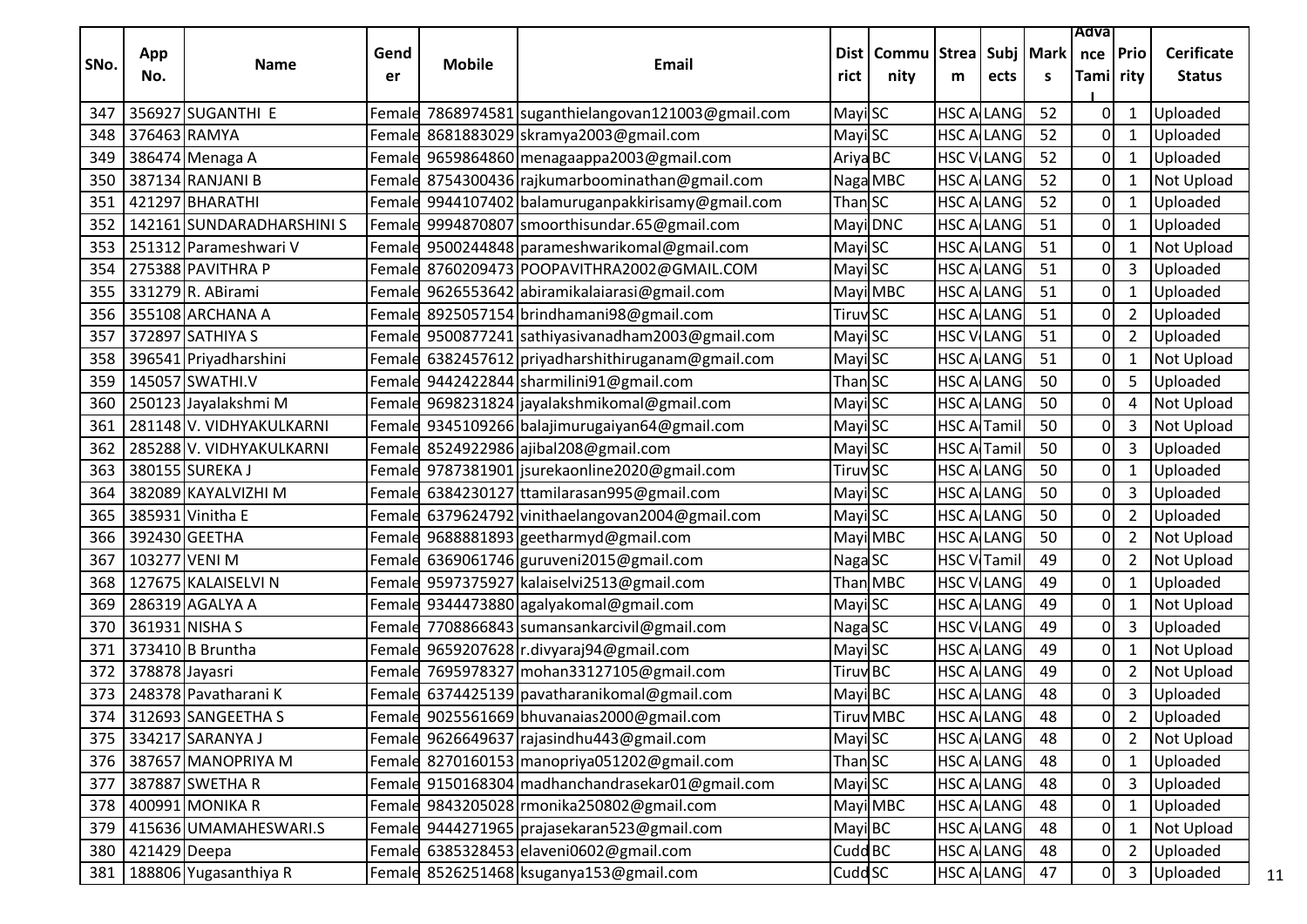|      |               |                                       |        |               |                                                                        |                     |                  |                    |                   |             | Adva      |                |                      |    |
|------|---------------|---------------------------------------|--------|---------------|------------------------------------------------------------------------|---------------------|------------------|--------------------|-------------------|-------------|-----------|----------------|----------------------|----|
| SNo. | App           | <b>Name</b>                           | Gend   | <b>Mobile</b> | Email                                                                  |                     | Dist   Commu     | <b>Strea</b>       |                   | Subj   Mark | nce       | Prio           | <b>Cerificate</b>    |    |
|      | No.           |                                       | er     |               |                                                                        | rict                | nity             | m                  | ects              | S           | Tami rity |                | <b>Status</b>        |    |
| 382  |               | 251881 Karthika S                     | Femald |               | 7639988042 skarthikakomal@gmail.com                                    | MayiBC              |                  |                    | <b>HSC ALLANG</b> | 47          | 0         | 7              | <b>Not Upload</b>    |    |
| 383  |               | 277223 Muthazhaki                     |        |               | Female 9043137925 kumarskilltech@gmail.com                             | Naga SC             |                  | <b>HSC ALLANG</b>  |                   | 47          | 0         | $\overline{2}$ | Uploaded             |    |
| 384  |               | 332340 MANJU M                        |        |               | Female 9786828718 manjumurugan 2003@gmail.com                          |                     | Naga MBC         |                    | <b>HSC ALLANG</b> | 47          | 0         | 1              | Uploaded             |    |
| 385  |               | 361487 ANUSUYA B                      |        |               | Female 9003856829 anusiyabala2003@gmail.com                            | Naga SC             |                  | <b>HSC ALLANG</b>  |                   | 47          | 0         | $\overline{2}$ | Uploaded             |    |
| 386  |               | 368504 SUJITHA S                      | Female |               | 9940815084 amuthansiva81@gmail.com                                     | Mayi SC             |                  |                    | <b>HSC ALLANG</b> | 47          | 0         | $\overline{2}$ | Uploaded             |    |
| 387  |               | 415010 SANDHIYA R                     |        |               | Female 9600202823 sandhiyar090603@gmail.com                            | Mayi SC             |                  | <b>HSC ALLANG</b>  |                   | 47          | 0         | 4              | <b>Not Upload</b>    |    |
| 388  |               | 420633 PRIYANKA K                     |        |               | Female 9943429607 priyankak14072003@gmail.com                          | Mayi SC             |                  | <b>HSC ALLANG</b>  |                   | 47          | 0         | $\mathbf{1}$   | Uploaded             |    |
| 389  | 124632 Eswari |                                       |        |               | Female 8870164961 prabuappu94@gmail.com                                |                     | Mayi MBC         |                    | <b>HSC ALLANG</b> | 46          | 0         | 1              | Uploaded             |    |
| 390  |               | 172010 S.sindhuja                     |        |               | Female 6379831383 sinthujasinthuja2003@gmail.com                       | Mayi BC             |                  | <b>HSC ALLANG</b>  |                   | 46          | 0         | $\mathbf{1}$   | <b>Not Upload</b>    |    |
| 391  |               | 279446 RAMYA R                        |        |               | Female 8056402167 rajasekarrajasekar18430@gmail.com                    | Mayi SC             |                  | <b>HSC VILANG</b>  |                   | 46          | 0         | 1              | Not Upload           |    |
| 392  |               | 319434 JANANI                         |        |               | Female 8056733032 jananiravichandran864@gmail.com                      | Naga BC             |                  | <b>HSC A Tamil</b> |                   | 46          | 0         | $\mathbf{1}$   | <b>Not Upload</b>    |    |
| 393  | 418798 Harini |                                       |        |               | Femald 6380269696 harinisagayam@gmail.com                              | Naga SC             |                  | <b>HSC VILANG</b>  |                   | 46          | 0         | $\mathbf{1}$   | <b>Not Upload</b>    |    |
| 394  | 420931 Harini |                                       |        |               | Female 6380269696 sagayam@gmail.com                                    |                     |                  |                    | <b>HSC VILANG</b> | 46          | 0         | 1              |                      |    |
| 395  |               |                                       |        |               | Female 8220290695 iswaryas70@gmail.com                                 | Naga SC             | Mayi MBC         | <b>HSC ALLANG</b>  |                   | 45          | 0         | $\mathbf{1}$   | Uploaded<br>Uploaded |    |
|      |               | 174273 Iswarya S<br>248711 R Pavithra |        |               |                                                                        |                     |                  |                    |                   |             |           |                |                      |    |
| 396  |               |                                       | Female |               | 7639146835 pavipavtihra@gmail.com                                      |                     | Mayi MBC         | <b>HSC ALLANG</b>  |                   | 45          | 0         | $\overline{2}$ | Not Upload           |    |
| 397  |               | 278094 KALKI V                        |        |               | Female 9677691690 kalkivelmurugan2020@gmail.com                        | Cudd <sub>SC</sub>  |                  | <b>HSC ALLANG</b>  |                   | 45          | 0         | 8              | Uploaded             |    |
| 398  |               | 286513 Manju S                        |        |               | Female 9344460012 merlindivya.ammu@gmail.com                           | Naga SC             |                  | <b>HSC ALLANG</b>  |                   | 45          | 0         | $\mathbf{1}$   | Uploaded             |    |
| 399  |               | 306098 BOWDHERNIYA E                  |        |               | Female 7373888145 maheshkarthi888145@gmail.com                         | Mayi SC             |                  |                    | <b>HSC ALLANG</b> | 45          | 0         | $\overline{2}$ | Uploaded             |    |
| 400  |               | 353644 SABEENA                        | Female |               | 7639983352 sabeena2002s@gmail.com                                      | Mayi SC             |                  | <b>HSC ALLANG</b>  |                   | 45          | 0         | 1              | Uploaded             |    |
| 401  | 379622 Uma D  |                                       |        |               | Female 9750967134 kasikaliyamoorthi@gmail.com                          |                     | <b>Tiruv</b> MBC | <b>HSC ALLANG</b>  |                   | 45          | 0         | $\mathbf{1}$   | Not Upload           |    |
| 402  |               | 113240 SUGUNA S                       |        |               | Female 9750404207 0303sukumar@gmail.com                                |                     | Naga MBC         | <b>HSC ALLANG</b>  |                   | 44          | 0         | $\mathbf{1}$   | Uploaded             |    |
| 403  |               |                                       |        |               | 247414 SUTHANTHIRASANTHIYA JFemald 9486801194 santhiya012003@gmail.com | Ariya <sub>SC</sub> |                  | <b>HSC ALLANG</b>  |                   | 44          | 0         | $\overline{2}$ | Uploaded             |    |
| 404  |               | 282480 AARTHI S                       |        |               | Female 9384308551 aarthis 26112002@gmail.com                           |                     | Mayi MBC         |                    | <b>HSC ALLANG</b> | 44          | 0         | 1              | Not Upload           |    |
| 405  |               | 285690 RAJESHWARI R                   |        |               | Female 9344239739 rrajeshwari21052003@gmail.com                        | Mayi SC             |                  | <b>HSC VILANG</b>  |                   | 44          | 0         | $\overline{2}$ | Uploaded             |    |
| 406  |               | 309971 ARCHANA                        | Female |               | 9786944472 archanachinna241@gmail.com                                  |                     | Mayi MBC         | <b>HSC ALLANG</b>  |                   | 44          | 0         | 3              | Uploaded             |    |
| 407  |               | 311271 MALINI E                       |        |               | Female 8270152631 malini092003@gmail.com                               | <b>Tiruv</b> SC     |                  |                    | <b>HSC ALLANG</b> | 44          | 0         | $\overline{2}$ | <b>Not Upload</b>    |    |
| 408  |               | 349870 Vaishnavi.S                    |        |               | Female 8925101849 vaishnaviselvam@gmail.com                            | <b>Tiruv SCA</b>    |                  | <b>HSC ArTamil</b> |                   | 44          | 0         | $\overline{3}$ | Uploaded             |    |
| 409  |               | 135491 SATHIYADEVI                    |        |               | Female 7603909537 sathiyadevi2003m@gmail.com                           |                     | Mayi MBC         | <b>HSC ALLANG</b>  |                   | 43          | N         | $\mathbf 1$    | Not Upload           |    |
| 410  |               | 254525 Priyatharshini S               |        |               | Female 6384173157 priyadharsani.s1063@gmail.com                        | Mayi SC             |                  | <b>HSC ALLANG</b>  |                   | 43          | $\Omega$  | $\overline{3}$ | Not Upload           |    |
| 411  |               | 310359 Saranya                        |        |               | Female 8940719707 saranyasamy003@gmail.com                             | Naga SC             |                  | <b>HSC VILANG</b>  |                   | 43          | 0         | $\mathbf{1}$   | Uploaded             |    |
| 412  |               | 361330 Rajalakshmi P                  |        |               | Female 9751583118 anandhk191@gmail.com                                 | Naga SC             |                  | <b>HSC ALLANG</b>  |                   | 43          | 0         | 3              | Uploaded             |    |
| 413  |               | 284714 ABINAYA A                      |        |               | Female 9843438221 abinayaanbu1608@gmail.com                            | MayiSC              |                  | <b>HSC ALLANG</b>  |                   | 41          | 0         | $\mathbf{1}$   | Uploaded             |    |
| 414  |               | 284991 JOTHIKA R                      |        |               | Female 9025107341 buvaneshwarank3@gmail.com                            | Mayi SC             |                  | <b>HSC VILANG</b>  |                   | 41          |           | 3              | Not Upload           |    |
| 415  |               | 288852 RAJESHWARI R                   |        |               | Female 7708931707 rr2392202@gmail.com                                  | Mayi SC             |                  | <b>HSC ALLANG</b>  |                   | 41          |           | $\overline{2}$ | Not Upload           |    |
|      |               | 416 295782 Sumathi S                  |        |               | Female 8012306199 sumathisowndarajan14@gmail.com                       | <b>Tiruv</b> SC     |                  | <b>HSC ALLANG</b>  |                   | 41          | 0         | $\overline{2}$ | Uploaded             | 12 |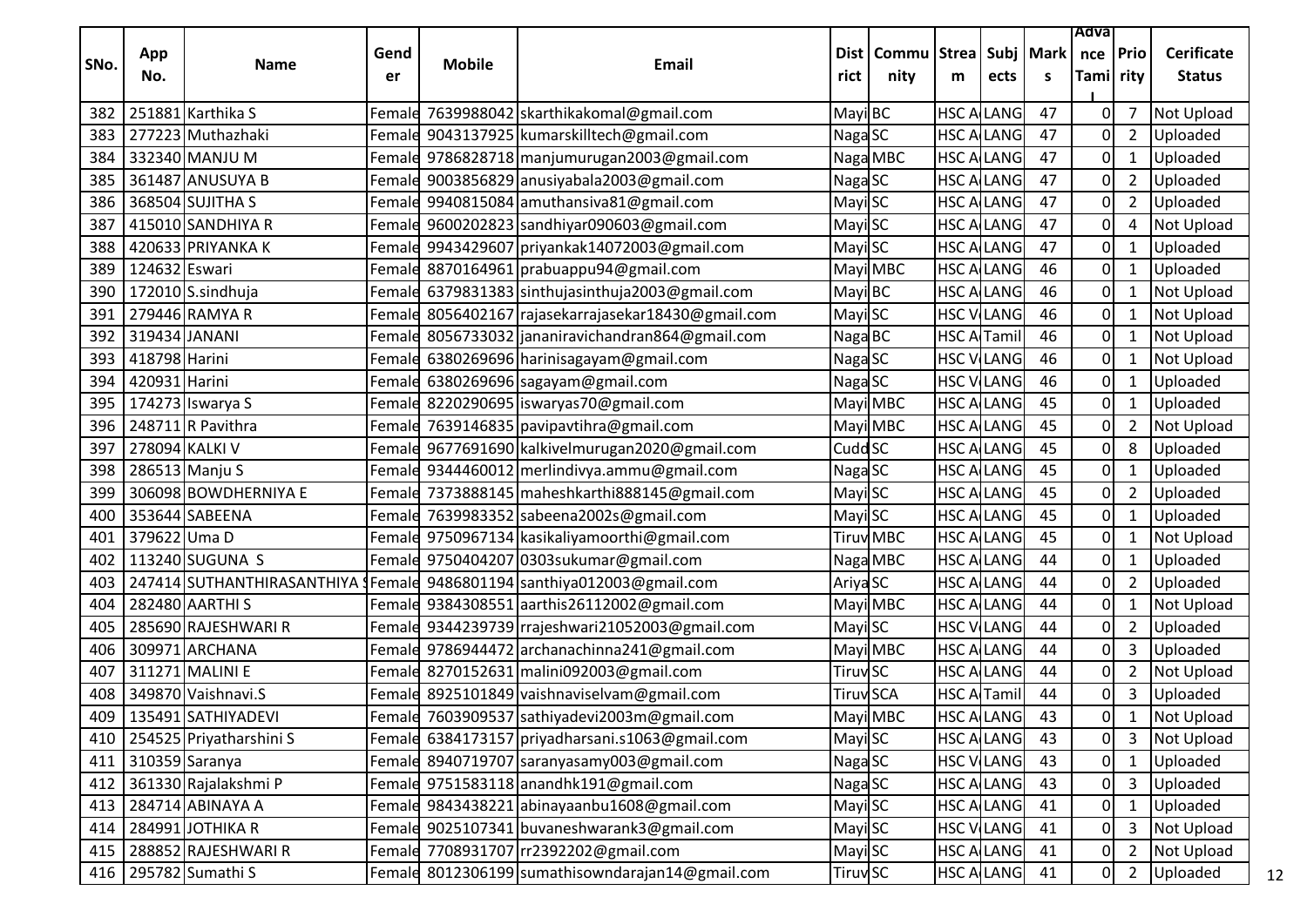|      |                 |                                |            |               |                                                      |                            |                                            |   |                    |                 | Adva                  |                |                                    |
|------|-----------------|--------------------------------|------------|---------------|------------------------------------------------------|----------------------------|--------------------------------------------|---|--------------------|-----------------|-----------------------|----------------|------------------------------------|
| SNo. | App<br>No.      | Name                           | Gend<br>er | <b>Mobile</b> | <b>Email</b>                                         | rict                       | Dist   Commu   Strea   Subj   Mark<br>nity | m | ects               | <b>S</b>        | nce Prio<br>Tami rity |                | <b>Cerificate</b><br><b>Status</b> |
| 417  | 319352 VINISHA  |                                |            |               | Female 9095638282 vvishva380@gmail.com               | Mayi BC                    |                                            |   | <b>HSC A LANG</b>  | 41              | 0                     | $\mathbf{1}$   | Uploaded                           |
| 418  |                 | 322057 JAYASARATHIR            |            |               | Female 8508175317 sumanranjani16@gmail.com           |                            | Cudd MBC                                   |   | <b>HSC ALLANG</b>  | 41              | 0                     | $\mathbf{1}$   | <b>Not Upload</b>                  |
| 419  |                 | 395574 NIVETHA K               |            |               | Female 7339389534 nivethakumarasamy3@gmail.com       | <b>Tiruv</b> <sub>SC</sub> |                                            |   | <b>HSC A Tamil</b> | 41              | 0                     | 3              | Not Upload                         |
| 420  |                 | 409380 MATHUMATHI.C            |            |               | Female 9123531040 aananthiaananthi73@gmaii.com       |                            | Mayi MBC                                   |   | <b>HSC VILANG</b>  | 41              | 0                     | 1              | Uploaded                           |
| 421  |                 | 286267 SWATHI R                |            |               | Female 9361045704 manikandansangeetha91@gmail.com    | Mayi SC                    |                                            |   | <b>HSC A LANG</b>  | 40              | 0                     | $\overline{2}$ | Uploaded                           |
| 422  |                 | 289605 ABINAYA A               |            |               | Female 8525873484 aabinayakomal2003@gmail.com        | Naga SC                    |                                            |   | <b>HSC A LANG</b>  | 40              | 0                     | 3              | Not Upload                         |
| 423  |                 | 353321 Varsha E                |            |               | Female 9688967818 ksathish21051998@gmail.com         | Mayi SC                    |                                            |   | <b>HSC A LANG</b>  | 40              | 0                     | 3              | Uploaded                           |
| 424  |                 | 365299 E.Elakkiya              |            |               | Female 8940836129 elakkiyaelangoven@gmail.com        | <b>Mayi</b> SC             |                                            |   | <b>HSC V LANG</b>  | 40              | 0                     |                | <b>Not Upload</b>                  |
| 425  |                 | 215420R. Hemalatha             |            |               | Female 9790830103 vinayagamcoachnis@gmail.com        |                            | <b>Tiruv</b> MBC                           |   | <b>HSC A LANG</b>  | 39              | 0                     | 3              | Uploaded                           |
| 426  |                 | 244409 THENMOZHI B             |            |               | Female 6383002189 manicctv5@gmail.com                | Mayi SC                    |                                            |   | <b>HSC A LANG</b>  | 39              | 0                     | $\overline{2}$ | <b>Not Upload</b>                  |
| 427  |                 | 279519 JANANI S                |            |               | Female 8940983699 sivajijanani@gmail.com             | <b>MayiSC</b>              |                                            |   | <b>HSC A LANG</b>  | 39              | 0                     | 4              | Uploaded                           |
| 428  |                 | 355362 MEENAT                  |            |               | Female 7639938019 meenathangasamy2003@gmail.com      | Mayi SC                    |                                            |   | <b>HSC VILANG</b>  | 39              | 0                     | $\overline{2}$ | <b>Not Upload</b>                  |
| 429  |                 | 378003 SANTHIYA S              |            |               | Female 8940127017 manivasaganthangarasu@gmail.com    | Cudd <sub>SC</sub>         |                                            |   | <b>HSC A LANG</b>  | 39              | 0                     | $\overline{2}$ | Uploaded                           |
| 430  |                 | 383348 KARTHIKA M              |            |               | Female 9345404873 karthikamahendiran@gmail.com       | <b>Tiruv</b> <sub>SC</sub> |                                            |   | <b>HSC ALLANG</b>  | 39              | 0                     | $\overline{2}$ | Uploaded                           |
| 431  |                 | 157700 VINOTHINI               |            |               | Female 9994742344 vinothiniguna2003@gmail.com        |                            | Mayi MBC                                   |   | <b>HSC A LANG</b>  | 38              | 0                     | $\mathbf{1}$   | Uploaded                           |
| 432  | 161104 Aarthi B |                                |            |               | Female 9095996790 baarthi2020@gmail.com              |                            | Mayi MBC                                   |   | <b>HSC A LANG</b>  | 38              | 0                     | 1              | Uploaded                           |
| 433  |                 | 257033 Vijayasri K             |            |               | Female 9443002269 kvijayasri03@gmail.com             |                            | Mayi MBC                                   |   | <b>HSC ALLANG</b>  | 38              | 0                     | $\overline{2}$ | Uploaded                           |
| 434  |                 | 271707 ARUNPRIYA K             |            |               | Female 7502252854 arunpriyakumar79@gmail.com         | Cudd BC                    |                                            |   | <b>HSC ALLANG</b>  | 38              | 0                     | 1              | Uploaded                           |
| 435  |                 | 292238 MAHESHWARI              |            |               | Female 9787406129 anbumanimaheshwari2003@gmail.com   | Naga SC                    |                                            |   | <b>HSC V</b> Tamil | 38              | 0                     | 4              | Uploaded                           |
| 436  |                 | 333031 MEERA T                 |            |               | Femald 9842929694 praveenathiyagarajan1199@gmail.com | <b>Tiruv</b> SC            |                                            |   | <b>HSC A Tamil</b> | 38              | $\mathbf 0$           | $\overline{2}$ | Uploaded                           |
| 437  |                 | 414795 MANIMOZHI S             |            |               | Female 9500671173 manikowsalya2307@gmail.com         | Naga SC                    |                                            |   | <b>HSC A LANG</b>  | 38              | 0                     | 3              | Not Upload                         |
| 438  |                 | 182396 ABITHA S                |            |               | Female 9655384421 abithasundharam@gmail.com          |                            | Naga MBC                                   |   | <b>HSC ALLANG</b>  | 37              | 0                     | $\mathbf{1}$   | Not Upload                         |
| 439  |                 | 259255 ARINI M                 |            |               | Female 9952612731 ARINI.M2003@GMAIL.COM              | Naga SC                    |                                            |   | <b>HSC ALLANG</b>  | 37              | 0                     | 1              | Uploaded                           |
| 440  |                 | 287110 KAVIYABARANI S          |            |               | Female 8072010804 kaviyabaranikomal@gmail.com        | Mayi SC                    |                                            |   | <b>HSC ALLANG</b>  | 37              | 0                     | 3              | Not Upload                         |
| 441  |                 | 313728 BHAVADHARANIK           |            |               | Female 9884393901 bhavarani2002@gmail.com            | Naga SC                    |                                            |   | <b>HSC ALLANG</b>  | 37              | 0                     | $\overline{2}$ | Uploaded                           |
| 442  |                 | 362054 KANISHA K               |            |               | Female 9943426047 kkanisha564@gmail.com              | Naga SC                    |                                            |   | <b>HSC A LANG</b>  | 37              | 0                     | 3              | Uploaded                           |
| 443  |                 | 382796 GOWSALYA K              |            |               | Female 9345270310 sivapriyasvkmr@gmail.com           |                            | Tiruv SCA                                  |   | <b>HSC A LANG</b>  | 36              | 0                     | $\overline{2}$ | Uploaded                           |
| 444  |                 | $\overline{22}$ 1692 SHALINI R |            |               | Female 9597819471 saravanansanjai254@gmail.com       | Ariya SC                   |                                            |   | <b>HSC ALLANG</b>  | $\overline{35}$ | $\overline{0}$        |                | 5 Uploaded                         |
| 445  |                 | 229787 MEENA S                 |            |               | Female 7339393400 kskalaiselvan8080@gmail.com        | Mayi SC                    |                                            |   | <b>HSC ALLANG</b>  | 35              | 0                     | 4              | Uploaded                           |
| 446  |                 | 254463 Subasri S               |            |               | Female 9943251139 subasrikomal@gmail.com             | Mayi SC                    |                                            |   | <b>HSC ALLANG</b>  | 35              | 0                     | $2^{\circ}$    | Not Upload                         |
| 447  |                 | 279475 Aganthiya A             |            |               | Female 8098555734 aganthiyakomal@gmail.com           | Mayi SC                    |                                            |   | <b>HSC ALLANG</b>  | 35              | 0                     | 4              | Uploaded                           |
| 448  |                 | 284389 SUBASRI M               |            |               | Female 6379662110 subashmsubashm079@gmail.com        | Mayi SC                    |                                            |   | <b>HSC ALLANG</b>  | 35              | 0                     | $\overline{2}$ | Not Upload                         |
| 449  |                 | 285750 SANGEETHA V             |            |               | Female 6384869214 vsangeethakomal@gmail.com          |                            | Mayi MBC                                   |   | <b>HSC ALLANG</b>  | 35              | $\pmb{0}$             | $\mathbf{1}$   | Uploaded                           |
| 450  |                 | 286327 PRAVEENA S              |            |               | Female 9003233861 ramesha2541977@gmail.com           | Mayi SC                    |                                            |   | <b>HSC VILANG</b>  | 35              | 0                     | $\overline{2}$ | Uploaded                           |
| 451  | 290901 SUBA R   |                                |            |               | Female 6385686050 sakthinetcafessn@gmail.com         | Mayi SC                    |                                            |   | <b>HSC VILANG</b>  | 35              | $\mathbf 0$           | 1              | Uploaded                           |